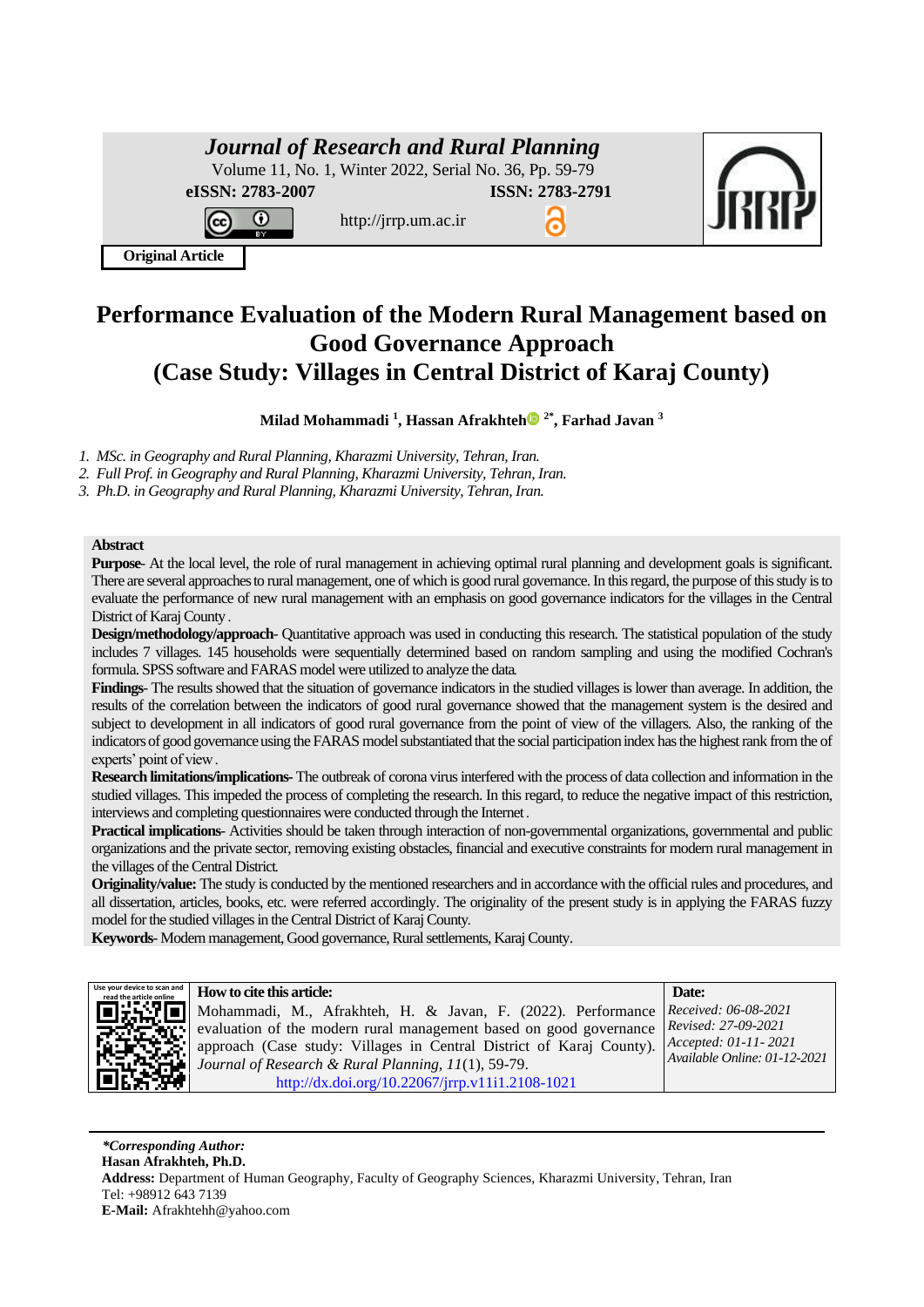

# **1. Introduction**

n recent decades, transition has been notified from government to new processes of rural administration, specifically governance in rural areas. Governance is the boundary between government and civil society and somehow involves the participation of states, private companies, citizens and local communities to design and implies the economic policies, social and environmental reforms. The emphasis of the governance is on increasing democracy and citizen participation in all matters related to it, including decision-making, planning, and implementation, so that citizens have an informed and active participation in all matters. I

Good governance is a model presented by developed countries and international institutions after the inefficient outcome of previous development mechanisms, especially in developing countries for the establishment and institutionalization of civil society and policies. A good governance perspective asks organizations to manage public affairs in a transparent, accountable, and law obedient way. At village scale, the rural management, given the two factors of democratized process and having a close contact with the people, can be the best mechanism for achieving good governance and rural development [\(Taghdisi et al., 2011\).](#page-18-0) Theoretically, the foundation of local organizations is based on the principle of people's control over the people, and participation is fundamental in the essance of these institutions [\(Nemati & Badri, 2007\).](#page-18-1) Therefore, one of the goals of rural management is to comply with the principles and criteria of good governance, because villagers who are satisfied with local management perform their duties and participate more confidently [\(Firoozabadi & Imani Jajarmi, 2012, 69\).](#page-17-0) In fact, having different principles, criteria and indicators from the approaches proposed in the previous rural management system and rural governance is a new process that empowers the residents of rural areas in various fields. The most important principles, criteria and indicators of good rural governance include participation, responsiveness, transparency, rule of law, consensus-orientedness, effectiveness and efficiency, equity and inclusiveness, and accountability [\(Rahmani Fazli and et al, 2014\).](#page-18-2)

The establishment of rural municipality and councils in the villages of the country is in fact a turning point in the villagers' governing of rural management [\(Nasiri, 2010\).](#page-18-3) Therefore, evaluating the

performance of new rural management based on good rural governance is not only pivotal for proper organization and bolstering systems, but it also is important in fulfilling the prophecy of rural management and solving its problems. Today in the process of rural management, it is expected to implement the principles of good governance in rural areas and rural practitioners tend to enhance the satisfaction of villagers in line with good governance. Nevertheless, in many villages of Iran, including the Central District of Karaj County, one can identify a long distance between new rural management and good governance indicators. The weak condition of these indicators might be confirmed by initial studies and field observations. The low level of some indicators of good governance can be observed. This issue has created challenges for rural management and achieving good governance in the region. In addition, the background of villages in Central District of Karaj County and the lack of a comprehensive evaluation of their performance, especially in the framework of good rural governance, verifies the need for this research. Given the reasons for the new methods of rural management and the challenges associated with it, the necessity of such an argument becomes more transparent. Also, the scientific findings of this research can be an important step towards promoting the quality of rural management in the region. Therefore, this study seeks to examine the performance of new rural management with an emphasis on good governance in the villages of the Central District. Consequently, the present study seeks to investigate the following questions:

1. What is the condition of the new rural management with an emphasis on good rural governance in the villages in Central District of Karaj County?

2. Which of the indicators of good rural governance has the highest rank in the villages in Central District of Karaj County?

# **2. Research Theoretical Literature**

New or modern rural management means the science of integrating and regulating various natural, human, economic, etc. factors in rural society, and one of its most important goals is the developing rural settlements, followed by sustainable rural development [\(Pahuja, 2015\).](#page-18-4) Village management arrangement, including the village managers, administrators and council members is as a symbol of modern local management, which should be able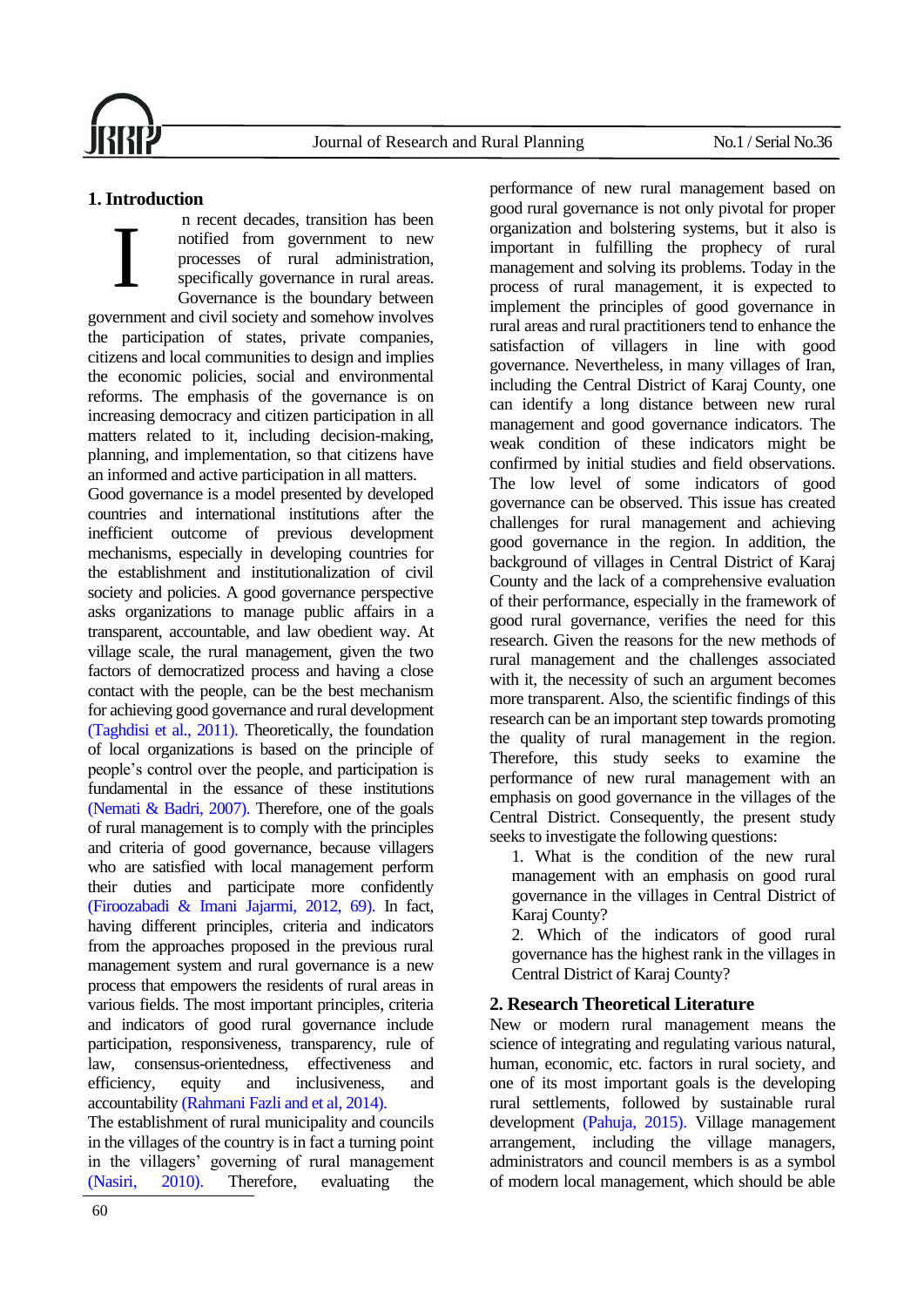

to turn the village into a professional organization [\(Abraham, 2013\).](#page-17-1) This principle is also realized when rural municipality and council can have the power of action, initiative in development, construction and policy-making with an efficient model. Recognizing the concept of local development, it puts the emergence of initiatives, collectivism and participation on its agenda [\(Mahdavi & Karimi, 2012\).](#page-17-2) Therefore, new rural management is a systemic theory. In this regard, village managers and council members, in the role of new rural managers, should consider the village as a group with a systematic and comprehensive view and know how to think and act systematically [\(Subedi, 2012\).](#page-18-5) Governance refers to the relationship between government and civil society, rulers or states and those being ruled, and governed [\(McCarne et al., 1995\).](#page-17-3) Governance is the exercise of administrative, economic, and political authority to coordinate the management of the country at all levels, and includes mechanisms, processes, and institutions through which residents intertwine their interests, pursue their rights, and fulfill their duties, and resolve their disputes [\(UNDP, 2000\).](#page-18-6) Governance recognizes the existence of power within and outside of formal and informal institutions, and includes key groups of government, the private sector, and civil society actors, as well as the decision-making process [\(Un-Habitat, 2009\).](#page-18-7) Villages are obliged to provide the way for the development of democracy. This emerging form is called Good Government, Movement or Governance [\(Jahanshahi, 2007\).](#page-17-4) In this way, rural governance strengthens the realization of public sector interests. Rural governance, due to the existence of collective wisdom and participation in it, leads to adaptation and conflict resolution and contributes to the sustainability of rural development. The government bestows a favorable political and legal environment. The private sector creates employment and income, and civil society provides political and social interaction by mobilizing groups to participate in economic, political, and social activities [\(Un-](#page-18-7)[Habitat, 2009\).](#page-18-7) In the following, good governance strategies are examined.

**Institutional development strategy:** The main emphasis of this approach in the proposed principles and policies is based on mobilizing intra-regional capacities by development of supplement based on local resources of the regions and the development of effective and efficient institutions in the development of the region, as the main key to development. The principles and methods of this approach, which are significantly different from the traditional principles of regional development, are based on bottom-up, regional-oriented, long-term, pluralistic measures and in the form of network and hierarchical systems and relations. This approach emphasizes indigenous knowledge, collective actions, institutionalization processes and considers all aspects of development while paying attention to participatory aspects and emphasizing planned techniques based on collective actions and decisions. **Participatory development theory:** The participatory development approach, especially in the mid-1970s, attempts to fill the huge gap in public participation for the development process and induces two perspectives: First, participation of people in the various stages of programs related to their lives is an aim in general; and second, real development is always achieved through participation and public activities [\(Anbari, 2011\)](#page-17-5). Participation has functional consequences Strengthening positive interpersonal behavior, reducing distrust and indifference, considering oneself as having a role and promoting self-esteem [\(Ghaffari, 2001\).](#page-17-6) Given the key role of participation in human-centered development, Rahnama accounts four functions for participation: A. cognitive function, B. social function, C. political function, D. instrumental functio[n \(Ghaffari, 2001\).](#page-17-6) 

**Empowering strategy:** Depending on the power structure, empowerment can be productive (active participation) or unproductive (passive participation), so that changes in the power structure in order to fully empower local communities would ensure their self-reliance for local management [\(Giampiccoli & Mtapuri, 2012: 6\),](#page-17-7) and consequently this influences the behavior of rural society towards rural developments [\(Monkman et al., 2007\).](#page-18-8) Thus, the adoption of appropriate policies for empowering local community to participate in the process of rural development projects is known as one of the most important factors in rural development [\(Chen et al.,](#page-17-5)  [2016\).](#page-17-5) To this end, the focus is on empowerment methods to enhance the readiness of rural communities for participating in the process of sustainable development [\(Waligo et al., 2013\).](#page-18-9)

**Capacity building strategy:** The main component in the capacity building process is resident communities. Capacity building is used when a group of local communities in a city or village does not have enough power and ability to mobilize internal resources and capital, nor does it use talents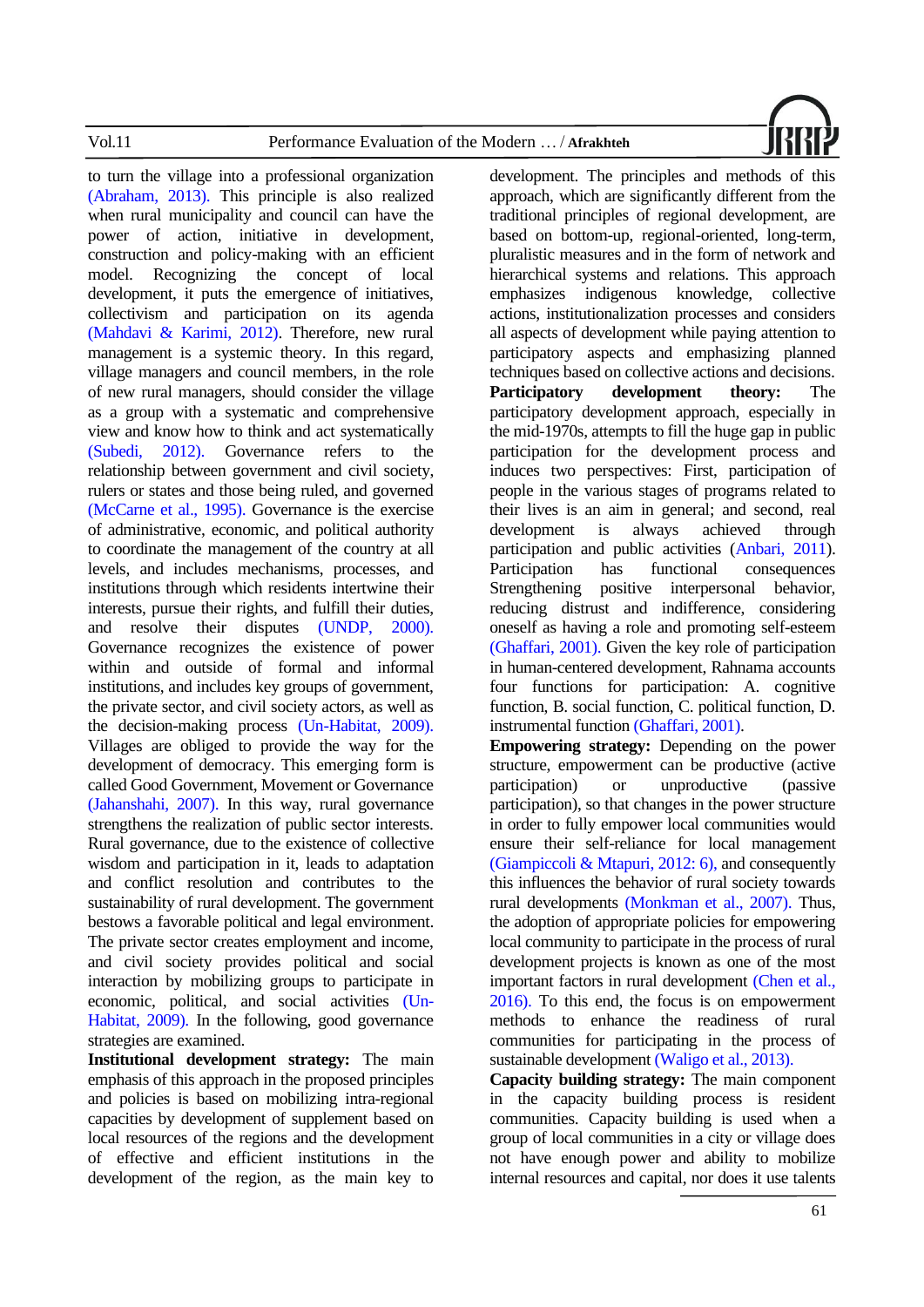and skills, and as a result other groups gain more advantages. Capacity building has a meaning beyond education. In 1999, Mr. Garlick, director of the Regional Research Institute and a professor at University Cross Southern (Australia), identified five important factors in the community-based capacity building process:

*A. Knowledge creation:* It is in order to improve skills, develop and strengthen the process of research and learning. This refers to strengthening the capacity of local communities to adapt to the ongoing growth, production, and application of their ideas. Therefore, retraining and maintaining the required skills and continuity in organizational learning will result in the creation of products that residents want;

*B. Management and leadership*: To build capacity for development and control over what may happen in an area (the area which is planned and targeted);

*C. Networking:* It aims building capacity in the formation of companies and cooperatives (unions);

*D. Strengthening and expanding collective mechanisms:* Valuing collective work and creating the ground for expanding and strengthening collective work in order to achieve the desired goals; *E. Support information:* Providing access to local communities for the collection, access, and use of information [\(Mc Ginty and Cook, 2002\).](#page-17-8)

Studies and references that can be considered as the background of this study, are as follows:

[Heidari Mokarar and Sanjarani \(2017\),](#page-17-9) stated that good governance in rural management provides a good basis for the proper sustainable rural development, as well as in the process of sustainable political, economic, social, spatial and territorial development and modern rural management of the countr[y. Ghadermarzi and Jamini \(2017\)](#page-17-10) found that the level of satisfaction of villagers in Shaho District from performance of rural managers, emphasizing on indicators of good rural governance, shows the score of 2.8 below the average. The highest level of rural satisfaction with new rural managers is for the collective agreement index and the lowest satisfaction belongs to the index of responsibility. [Nowruzi and Ebrahimi \(2018\)](#page-18-10) concluded that indicators of good governance show less than the desired level, and according to the results of onesample t-test the total score is 3.24. In index level, the justice index was higher than the researcher's average (3.5) and others were lower than the desired level. The results of Kruskal–Wallis test for comparing the rank of villages and variance analysis both show that there is a significant difference between them in terms of good governance. [Mousavi et al. \(2019\)](#page-18-11) concluded that among the eight indicators studied, the average of four indicators of participation, responsiveness, transparency and equity and inclusiveness were higher than the average and the total average of the four indicators of effectiveness and efficiency, rule of law, accountability and consensus-orientedness were lower than the average. The deviation of indicators from the average shows the weakness of rural performance in most indicators of good governance from the respondents' point of view. [Khoshfar et al. \(2019\)](#page-17-11) concluded that the level of satisfaction of the villagers of Zarindasht County for indicators of good rural governance is in an unfavorable situation. The results of fuzzy TOPSIS showed that in 23 sample villages, six villages have good level governance, nine villages have moderate level governance and eight villages have poor level governance. The results of prioritizing the indicators of good rural governance, using Friedman test, show that the equity and inclusiveness indees have the highest average and the participation index has the lowest average in the studied villages. Connol and Zelokezisti (2011) describe the indicators of good governance from different perspectives and introduce the concept of good governance quality for the participatory as new dimensions. Moreover, [Abraham \(2013\)](#page-17-1) concluded that the establishment of Anand Rural Management Institute has been quite effective and therefore, other governmental and nongovernmental institutions have been established with similar goals to improve rural management. Jacka (2016) examined participatory governance in China and concluded that the existence of nongovernmental organizations is an effective factor in empowering and increasing social participation.

Finally, it was found that most studies were discussed about the effects of good governance in rural management with emphasis on sustainable development, and the feasibility of good governance indicators in rural areas, review of good governance indicators in various dimensions and review of participatory governance. Although the findings of [Khoshfar et al. \(2019\)](#page-17-11) and [Ghadermarzi and Jamini](#page-17-10)  [\(2017\)](#page-17-10) show similarities with this research, it hasn't been conducted any studies in terms of performaning modern rural management with good rural governance approach in the study area, nor in the research method section and using a combination of FARAS and FANP methods.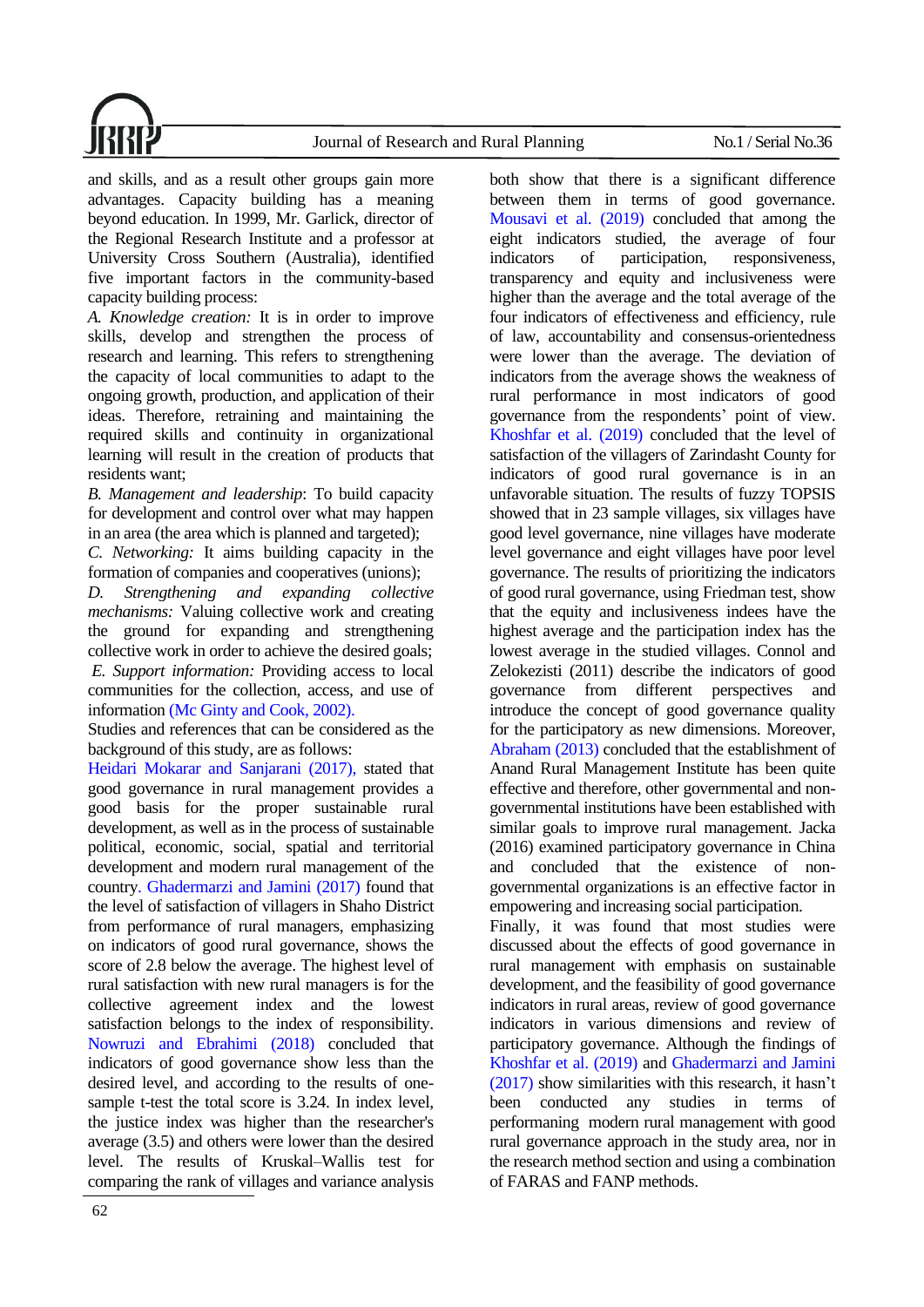| Vol.1 | Performance Evaluation of the Modern<br>Afrakhteh |  |
|-------|---------------------------------------------------|--|
|       |                                                   |  |

It can be concluded [\(see Figure 1\)](#page-4-0) that rural governance as a new process in governing has its indicators which can raise new issues in rural management and empowering rural residents in different areas of management, including decision making, implementation and evaluation. Therefore, the rural governance approach is a desirable basis in the process of sustainable political, economic, social, spatial and territorial development and modern rural management of the country. The formation of governance indicates a fundamental change in the structure of government in rural areas, which is the transition from the opposite periods of governance, from patriarchy and statism to governance which promises a change in management structure and rural development perspectives. Governance, with its specific indicators and components such as participation, equity, etc., suggests the necessary ability for fundamental reforms in rural areas. In most countries of the world, governance has been discussed at the urban level, and therefore one of the problems of good rural governance is the urban inclination of its tools and components. Despite some challenges, this approach is being implemented in Iran. The national require to create and implement this model is quite perceptible, and the issue is the means to create the necessary motivation and support for its realization. Furthermore, after examining the texts related to good rural governance, it is evident that the good rural governance approach is one of the newest and

most popular approaches of modern rural management in Iran. Relying on the three main pillars of government, the private sector, and civil society, this approach emphasizes the active and effective presence of these pillars under participation, responsiveness, rule of law, effectiveness and efficiency, and accountability, consensus-orientedness, monitoring and human development. Also, the development of good governance approach requires that people and rural communities in civil society organizations be organized into small social networks to use and manage their abilities, talents and creativity in an appropriate way. This approach has considerable capability in explaining the realities and can be used as a practical guide in the field of sustainable rural development policy, because it pays special attention to institution building, capacity building, empowerment and participatory development. Therefore, according to the cases raised, it can be said that modern rural management with an emphasis on good rural governance (environmental, ecological, social, economic and physical) and focusing on the aspects of participation, empowerment, capacity building, institutionalization, as the most important factors, will strengthen these foundations in rural areas and also pave the way for the development of rural settlements in various economic, social dimensions among others [\(Figure 1\).](#page-4-0)

<span id="page-4-0"></span>

**Figure 1. Theoretical framework of research**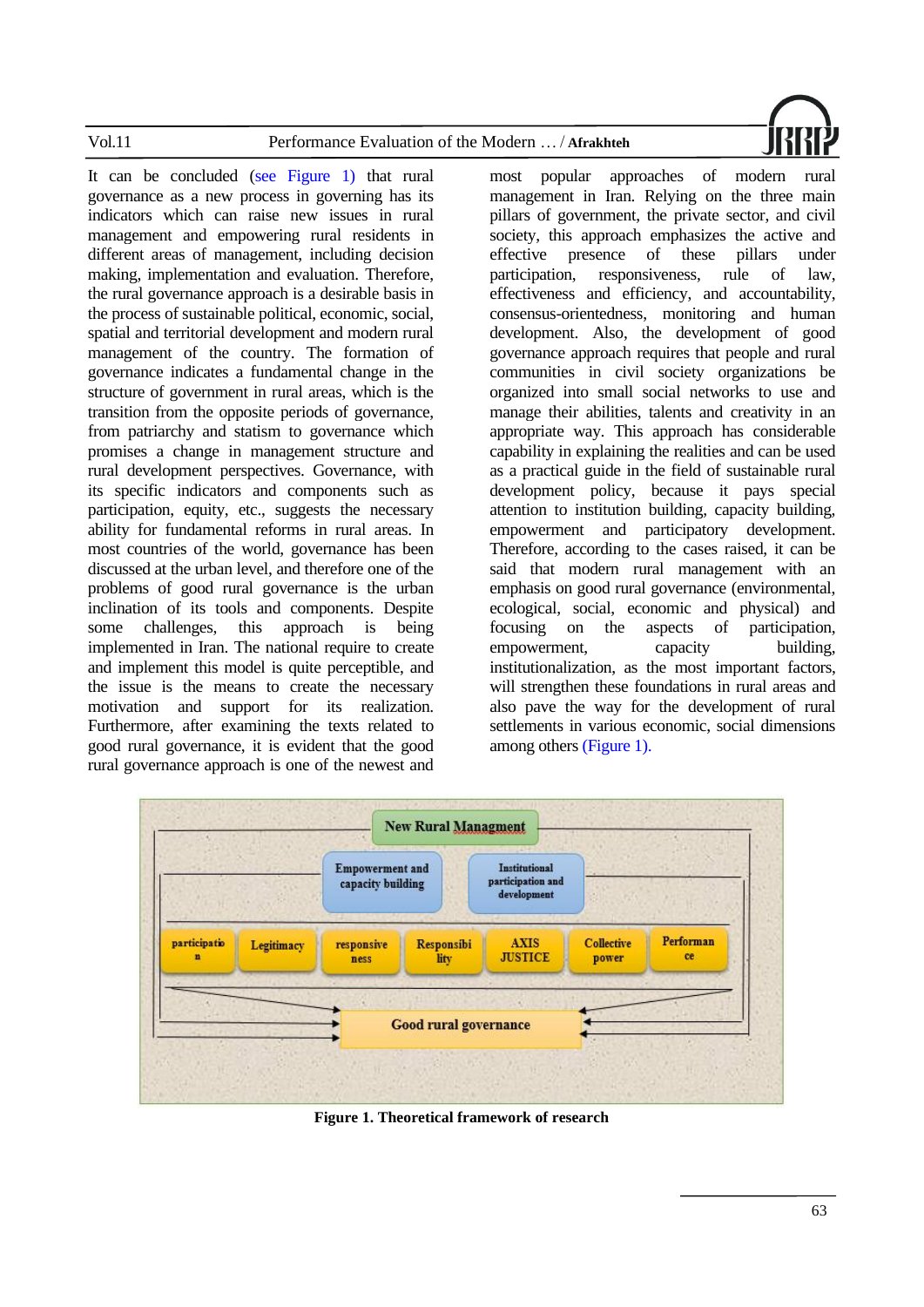# **3. Research Methodology**

## *3.1 Geographical Scope of the Research*

Karaj County with Karaj City, as the capital is the largest city in Alborz Province, and occupies an area of 2457 square kilometers. According to the political divisions of the country, this county used to be considered as one of the subordinate districts of Tehran from 1937 to 1955, but from February 1955 became a county. Regarding geographical location, this county is limited to Mazandaran Province from the north, Shemiranat and Tehran Counties from the east, Zarandieh and Shahriyar Counties from the south, Buin Zahra County from the southwest and Savojbolagh and Nazarabad

Counties from the west. and the highest peak of this county called Ventar Mountain at a height of 3941 meters above sea level is located in Central Alborz and 8 kilometers far from Asara. The studied villages are in the Central District of Karaj County in three rural districts (Garmadreh, Mohammadabad, and Kamalabad). The selected villages are as following: in Garmadreh Rural District (Bagh Pir Village), Mohammadabad Rural District (Aliabad Gooneh and Golestanak Villages), in Kamalabad Rural District (Mahmudabad, Darvan, Atashgah, Siah Kalan Villages) (Statistical Centre [of Iran, 2016\)](#page-18-0).



**Figure 2. Geographical location and distribution of the studied villages in the province and county**

# *3.2. Methodology*

This study seeks to analyze the performance of modern rural management based on indicators of good governance (case study: Central District of Karaj County). The findings of this study can lead to practitioners and decision makers in rural management and good rural governance. The method and data gathering tools are based on documents and field studies and using questionnaires and observations of the villages, and interviews with experts. The statistical population consists of two parts. The first part is the residents of all villages in Central District in three rural districts (Garmadreh, Mohammadabad, and Kamalabad). The statistical population is according to the number of populations in 2016.

Based on 2016 census, the total household of the studied villages is 3213, which based on random sampling and using the modified Cochran's formula, 145 people were selected as sample population. The ratio of community in each of the villages is also expressed in [Table 1.](#page-6-0) It is also worth mentioning that in the second part, the statistical population is related to experts in the field of studies, which was selected as a sample population based on purposive sampling of 20 people. SPSS software and FARAS model were used for data analysis.

In order to achieve the purpose of the research, in addition to collecting data directly from the population of villages in the Central District of Karaj, a researcher-made questionnaire was used.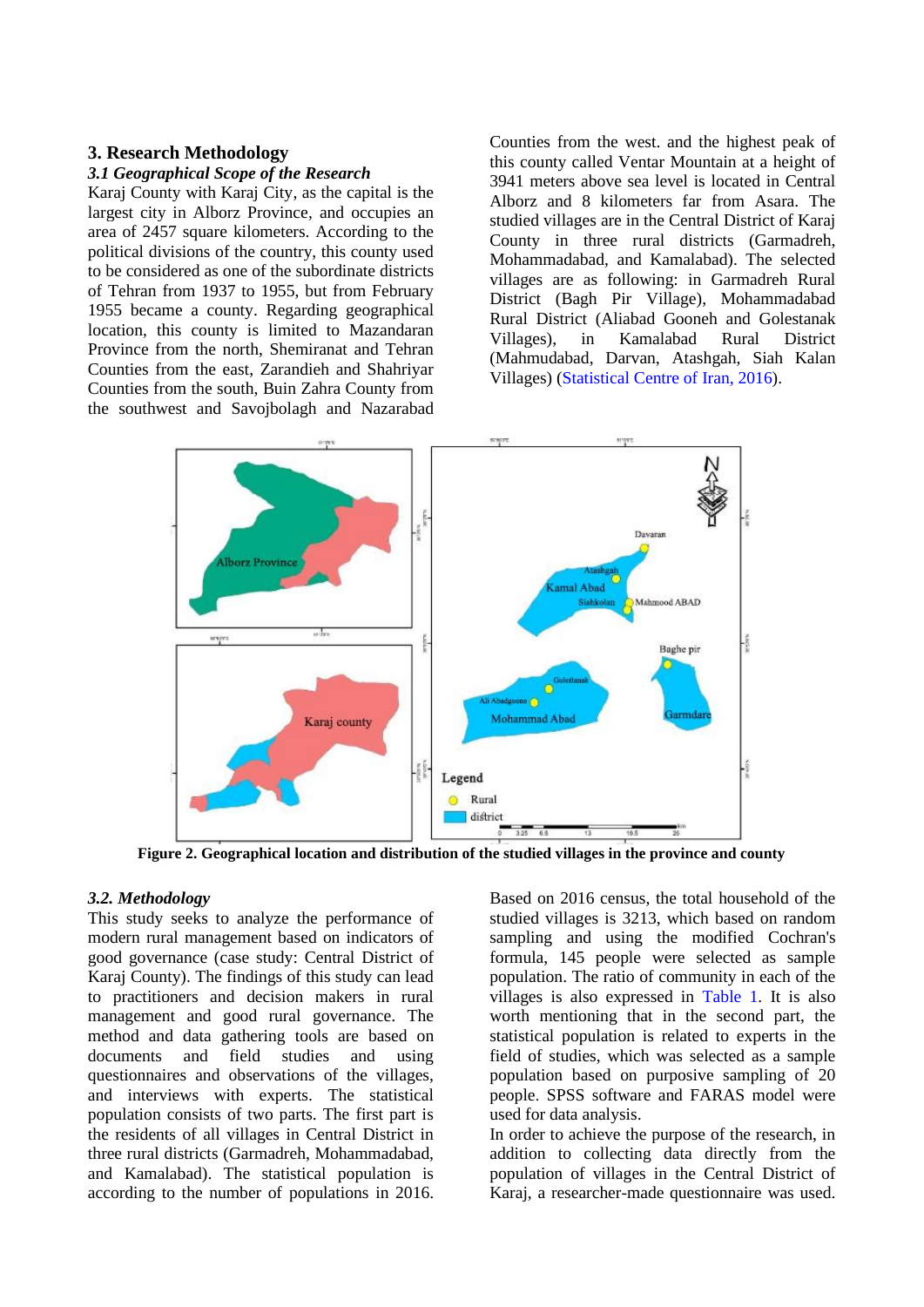| Vol.11<br>Performance Evaluation of the Modern  / Afrakhteh |  |
|-------------------------------------------------------------|--|
|-------------------------------------------------------------|--|



This questionnaire was developed by studying the relevant literature and searching websites, numerous domestic and foreign articles in order to determine the performance of rural management based on indicators of good rural governance in the Central District of Karaj County. Its validity was assessed using the opinions of faculty members and experts familiar with the villages and the necessary corrections were made. It is also

noteworthy that in order to prove the reliability of the questionnaire of this research, Cronbach's alpha test was applied. In order to measure the reliability of the measurement tool using pre-test findings, 30 questionnaires were completed and the Cronbach's alpha was calculated at 0.87. The obtained values show that the reliability of the questionnaire was acceptable for conducting the research.

<span id="page-6-0"></span>

| Source: Statistical Centre of Iran, 2016 |      |                   |                           |  |  |  |  |  |
|------------------------------------------|------|-------------------|---------------------------|--|--|--|--|--|
| Village                                  | Year | <b>Population</b> | <b>Statistical sample</b> |  |  |  |  |  |
| <b>Bagh Pir</b>                          | 2016 | 33                |                           |  |  |  |  |  |
| Aliabad Gooneh                           | 2016 | 1015              | 45                        |  |  |  |  |  |
| Golestanak                               | 2016 | 539               | 24                        |  |  |  |  |  |
| Mahmudabad                               | 2016 | 1254              | 52                        |  |  |  |  |  |
| Dorvan                                   | 2016 | 64                | 5                         |  |  |  |  |  |
| Atashgah                                 | 2016 | 108               | 6                         |  |  |  |  |  |
| Siah Kalan                               | 2016 | 200               | 9                         |  |  |  |  |  |
| Total                                    | 2016 | 3213              | 145                       |  |  |  |  |  |

|  | Table 1. Sample population in the studied villages |  |  |
|--|----------------------------------------------------|--|--|
|  |                                                    |  |  |

The studied variables in the quantitative part of the research include dependent and independent variables as follows. The dependent variable of this research is good rural governance. This variable is a function of the independent variables that are described below. This variable depends

on 8 indicators (in 48 items) to measure and predict the development of local communities, which comprises "effectiveness and efficiency, responsiveness, social participation, rule of law, equity and inclusiveness, accountability, consensus-orientedness, monitoring" [\(Table 2](#page-6-1) & [3\)](#page-7-0)

| Table 2. Indicators and constituent items |  |
|-------------------------------------------|--|
|-------------------------------------------|--|

<span id="page-6-1"></span>

| <b>Indicator</b>     | <b>Row</b> | <b>Items</b>                                                                                        | <b>Scale</b> |
|----------------------|------------|-----------------------------------------------------------------------------------------------------|--------------|
|                      |            | Village development                                                                                 | Ordinal      |
|                      | 2          | Provide a vision of the future situation of the village                                             | Ordinal      |
| <b>Effectiveness</b> | 3          | Satisfaction of the villagers                                                                       | Ordinal      |
| and efficiency       | 4          | People's participation                                                                              | Ordinal      |
|                      | 5          | Reducing costs and improvement the quality of services in the village                               | Ordinal      |
|                      | 6          | Coverage of services in the village level                                                           | Ordinal      |
|                      | 7          | Response to complaints of villagers from administrations                                            | Ordinal      |
|                      | 8          | Responsibility for your duties                                                                      | Ordinal      |
|                      | 9          | Holding public meetings to explain the necessary measures in the village                            | Ordinal      |
| Responsiveness       | 10         | Establish a mechanism to convey the needs and demands of the villagers<br>to high-ranking officials | Ordinal      |
|                      | 11         | Efficient response of village managers to the people                                                | Ordinal      |
|                      | 12         | The honesty manners of village managers in presenting programs                                      | Ordinal      |
|                      | 13         | Organizing public meetings to inform the villagers                                                  | Ordinal      |
|                      | 14         | Attracting people's participation                                                                   | Ordinal      |
|                      | 15         | Solidarity between people and officials                                                             | Ordinal      |
| Social               | 16         | Helping rural people in house building                                                              | Ordinal      |
| participation        | 17         | Peoples' participation in the process of infrastructure reconstruction                              | Ordinal      |
|                      | 18         | Villagers' willingness to participate in training courses                                           | Ordinal      |
|                      | 19         | Increasing the participation of villagers in development projects                                   | Ordinal      |
| Rule of law          | 20         | Fulfill your legal duties                                                                           | Ordinal      |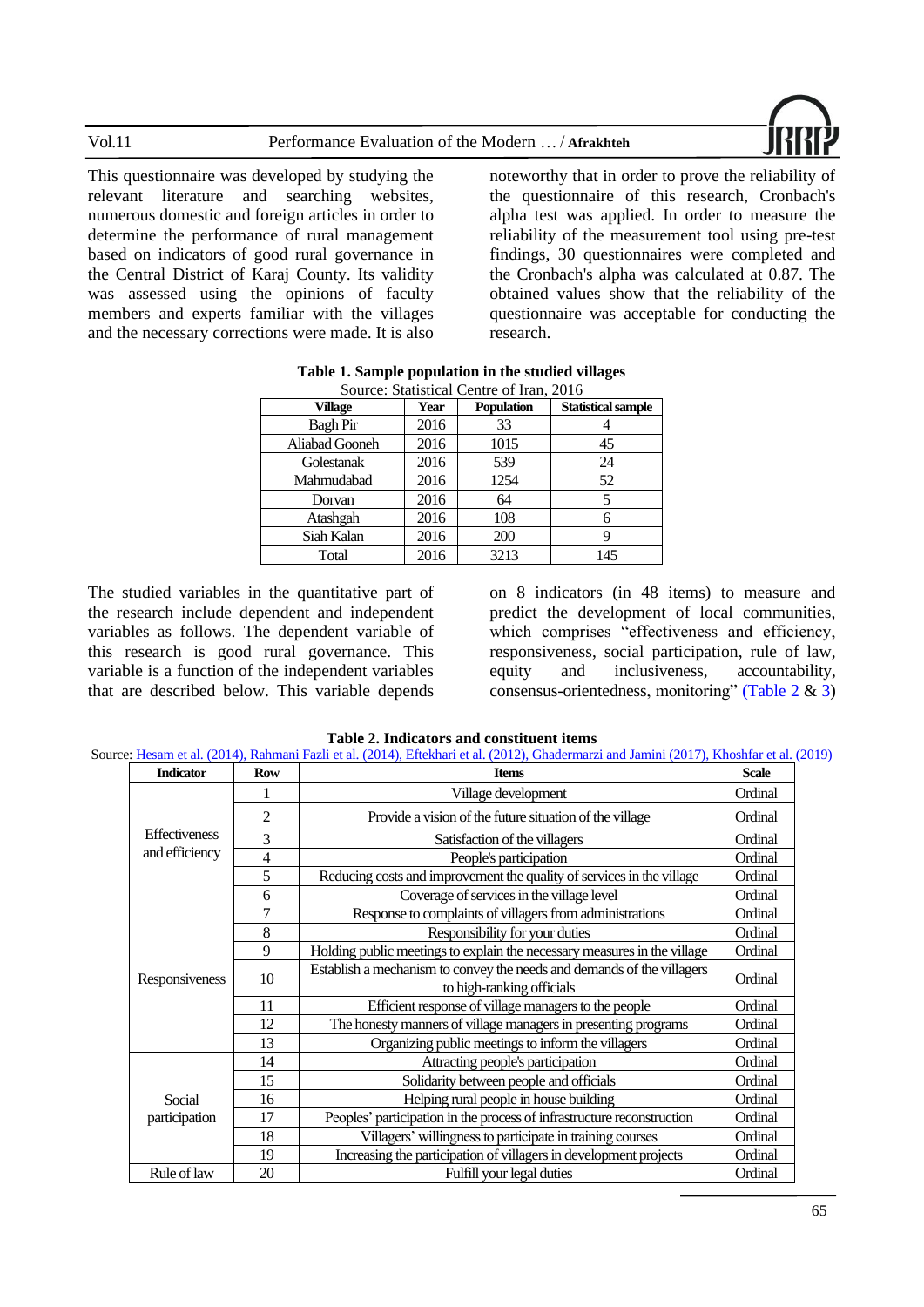| <b>Indicator</b> | <b>Row</b> | <b>Items</b>                                                                                                                            | <b>Scale</b> |
|------------------|------------|-----------------------------------------------------------------------------------------------------------------------------------------|--------------|
|                  | 21         | Nepotism in projects                                                                                                                    | Ordinal      |
|                  | 22         | Coercive influence of powerful actors in village-related decisions<br>(corruption measurement)                                          | Ordinal      |
|                  | 23         | Villager's rights                                                                                                                       | Ordinal      |
|                  | 24         | Village manager's acknowledgment of villager's rights                                                                                   | Ordinal      |
|                  | 25         | Village managers attachment to customs and traditions                                                                                   | Ordinal      |
|                  | 26         | Commitment of village managers to equality under the law                                                                                | Ordinal      |
|                  | 27         | Village managers knowledge about the rights of the residence                                                                            | Ordinal      |
|                  | 28         | Resistance of village managers against illegal behaviors of villagers                                                                   | Ordinal      |
|                  | 29         | Provide opportunities for women to play a role in miscellaneous activities                                                              | Ordinal      |
|                  | 30         | Supporting the poor and vulnerable                                                                                                      | Ordinal      |
| Equity and       | 31         | Justice in the equal and inclusive distribution of facilities                                                                           | Ordinal      |
| inclusiveness    | 32         | Access to equal opportunities                                                                                                           | Ordinal      |
|                  | 33         | Carrying out village projects on time                                                                                                   | Ordinal      |
|                  | 34         | Recognition of the common good                                                                                                          | Ordinal      |
|                  | 35         | Accountability in terms of observing norms and laws                                                                                     | Ordinal      |
|                  | 36         | Social participation of villagers                                                                                                       | Ordinal      |
|                  | 37         | Political participation of villagers                                                                                                    | Ordinal      |
| Accountability   | 38         | Active presence in the political activity of the villagers                                                                              | Ordinal      |
|                  | 39         | Be aware of the importance of basic natural resources and plant and<br>animal species and reducing environmentally detrimental behavior | Ordinal      |
|                  | 40         | Efforts to improve the environment                                                                                                      | Ordinal      |
|                  | 41         | Public consensus on actions and activities                                                                                              | Ordinal      |
| Consensus        | 42         | Success in collective activities                                                                                                        | Ordinal      |
| oriented         | 43         | Agreement and consensus of village managers and residents                                                                               | Ordinal      |
|                  | 44         | The extent of the familiarity of village managers to villagers' rights                                                                  | Ordinal      |
| Monitoring       | 45         | Informing the villagers about activities                                                                                                | Ordinal      |
|                  | 46         | Inform the people about the rules and regulations                                                                                       | Ordinal      |

# **4. Research Findings**

# *4.1. Investigating the performance of rural management for indicators of good governance*

A one-sample t-test was used for the performance of rural management with an emphasis on the indicators of good rural governance in the villages. In this regard, the lower the average score of each item than the average of the Likert scale (3), the weaker performance of rural management. On the other hand, the higher the average score of each item, the stronger performance of rural management. Additionally, in this test if the value of significant level (sig.) is less than 0.05, it indicates that the average of the sample can be generalized to all residents of villages in the Central District of Karaj County.

<span id="page-7-0"></span>

|  |  |  | Table 3. Rural management performance with an emphasis on good governance indicators |
|--|--|--|--------------------------------------------------------------------------------------|
|  |  |  |                                                                                      |
|  |  |  |                                                                                      |
|  |  |  |                                                                                      |

| <b>Indicator</b>             | <b>Mean</b> | T      | <b>Significance</b><br>(2 domains) | Confidence interval for<br>difference in means 0.95 |      |  |
|------------------------------|-------------|--------|------------------------------------|-----------------------------------------------------|------|--|
|                              |             |        |                                    | <b>High</b>                                         | Low  |  |
| Effectiveness and efficiency | 3.00        | 37.674 | 0.000                              | 3.09                                                | 2.89 |  |
| Responsiveness               | 3.03        | 46.729 | 0.000                              | 3.13                                                | 2.96 |  |
| Social participation         | 3.14        | 39.410 | 0.000                              | 3.23                                                | 3.03 |  |
| Rule of law                  | 3.04        | 38.950 | 0.000                              | 3.15                                                | 2.91 |  |
| Equity and inclusiveness     | 3.01        | 58.927 | 0.000                              | 3.14                                                | 2.94 |  |
| Accountability               | 3.00        | 49.668 | 0.000                              | 3.14                                                | 2.85 |  |
| Consensus oriented           | 3.03        | 61.092 | 0.000                              | 3.16                                                | 2.93 |  |
| Monitoring                   | 3.02        | 57.421 | 0.000                              | 3.17                                                | 2.89 |  |

As [Table 3](#page-7-0) shows, the rural management performance in indicators efficiency and

effectiveness with an average score of 3.00, accountability with an average score of 3.03,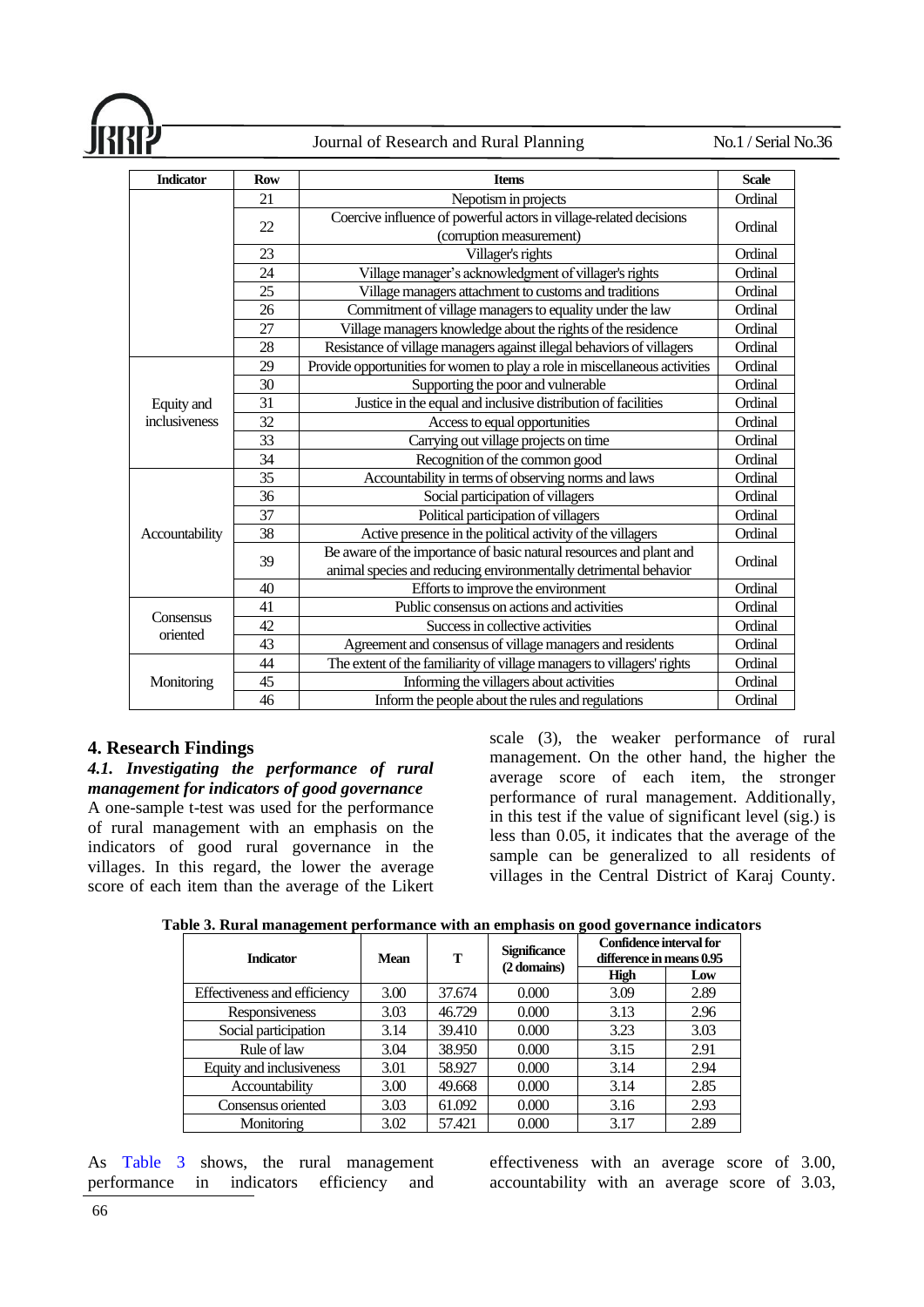

social participation with an average score of 3.14, rule of law with an average score of 3.04, equity and inclusiveness with a average score of 3.01, accountability with an average score of 3.00, consensus-orientedness with an average score of 3.03, monitoring with an average score of 3.02 show the amount above the average (3), which indicats the downward performance of rural management for indicators of good governance in the villages of the Central District of Karaj County.

| <b>Indicator</b>                | <b>Item</b>                                                                                         | <b>Mean</b> | т      | Level of<br>significance | Confidence interval for<br>difference in means 0.95 |      |
|---------------------------------|-----------------------------------------------------------------------------------------------------|-------------|--------|--------------------------|-----------------------------------------------------|------|
|                                 |                                                                                                     |             |        | (2 domains)              | High                                                | Low  |
|                                 | Village development                                                                                 | 2.88        | 37.674 | 0.000                    | 3.00                                                | 2.67 |
|                                 | Provide a vision of the future situation of the village                                             | 2.78        | 37.729 | 0.000                    | 2.89                                                | 2.71 |
| Effectiveness<br>and efficiency | Satisfaction of the villagers                                                                       | 2.91        | 37.410 | 0.000                    | 3.03                                                | 2.78 |
|                                 | People's participation                                                                              | 2.88        | 37.950 | 0.000                    | 2.98                                                | 2.67 |
|                                 | Reducing costs and improvement the quality of<br>services in the village                            | 2.79        | 37.927 | 0.000                    | 2.89                                                | 2.71 |
|                                 | Coverage of services in the village level                                                           | 2.84        | 37.668 | 0.000                    | 2.4192                                              | 2.76 |
|                                 | Response to complaints of villagers from<br>administrations                                         | 2.92        | 37.877 | 0.000                    | 3.04                                                | 2.85 |
|                                 | Responsibility for your duties                                                                      | 2.89        | 37.329 | 0.000                    | 3.16                                                | 2.88 |
|                                 | Holding public meetings to explain the necessary<br>measures in the village                         | 3.01        | 37.119 | 0.000                    | 3.12                                                | 2.88 |
| Responsiveness                  | Establish a mechanism to convey the needs and<br>demands of the villagers to high-ranking officials | 3.02        | 37.859 | 0.000                    | 3.0                                                 | 2.91 |
|                                 | Efficient response of village managers to the people                                                | 3.01        | 37.810 | 0.000                    | 3.09                                                | 2.99 |
|                                 | The honest manners of village managers in<br>presenting programs                                    | 2.98        | 37.273 | 0.000                    | 3.00                                                | 2.78 |
|                                 | Organizing public meetings to inform the villagers                                                  | 3.00        | 37.223 | 0.000                    | 3.09                                                | 2.98 |
|                                 | Attracting people's participation                                                                   | 3.07        | 37.894 | 0.000                    | 3.13                                                | 3.00 |
|                                 | Solidarity between people and officials                                                             | 3.08        | 37.961 | 0.000                    | 3.11                                                | 3.02 |
|                                 | Helping rural people in house building                                                              | 3.09        | 37.563 | 0.000                    | 3.13                                                | 2.98 |
| Social                          | Peoples' participation in the process of<br>infrastructure reconstruction                           | 3.13        | 37.680 | 0.000                    | 3.21                                                | 2.98 |
| participation                   | Villagers' willingness to participate in training<br>courses                                        | 3.10        | 37.307 | 0.000                    | 3.21                                                | 3.02 |
|                                 | Increasing the participation of villagers in<br>development projects                                | 3.12        | 37.567 | 0.000                    | 3.24                                                | 3.01 |
|                                 | Fulfill your legal duties                                                                           | 3.00        | 37.683 | 0.000                    | 3.08                                                | 2.89 |
|                                 | Nepotism in projects                                                                                | 2.98        | 37.252 | 0.000                    | 3.09                                                | 2.78 |
|                                 | Coercive influence of powerful actors in village-<br>related decisions (corruption measurement)     | 2.89        | 37.576 | 0.000                    | 2.98                                                | 2.78 |
|                                 | Villagers' rights                                                                                   | 2.91        | 37.680 | 0.000                    | 3.00                                                | 2.87 |
|                                 | Village manager's acknowledgment of villager's<br>rights                                            | 2.88        | 37.281 | 0.000                    | 3.00                                                | 2.76 |
| Rule of law                     | Village managers attachment to customs and<br>traditions                                            | 3.00        | 37.590 | 0.000                    | 3.06                                                | 2.90 |
|                                 | Commitment of village managers to equality under<br>the law                                         | 2.94        | 37.999 | 0.000                    | 3.04                                                | 2.78 |
|                                 | Village managers knowledge about the rights of the<br>residence                                     | 3.07        | 37.919 | 0.000                    | 3.14                                                | 2.99 |
|                                 | Resistance of village managers against illegal<br>behaviors of villagers                            | 2.98        | 37.683 | 0.000                    | 3.07                                                | 2.81 |
| Equity and                      | Provide opportunities for women to play a role in                                                   | 3.00        | 37.692 | 0.000                    | 3.10                                                | 2.89 |

<span id="page-8-0"></span>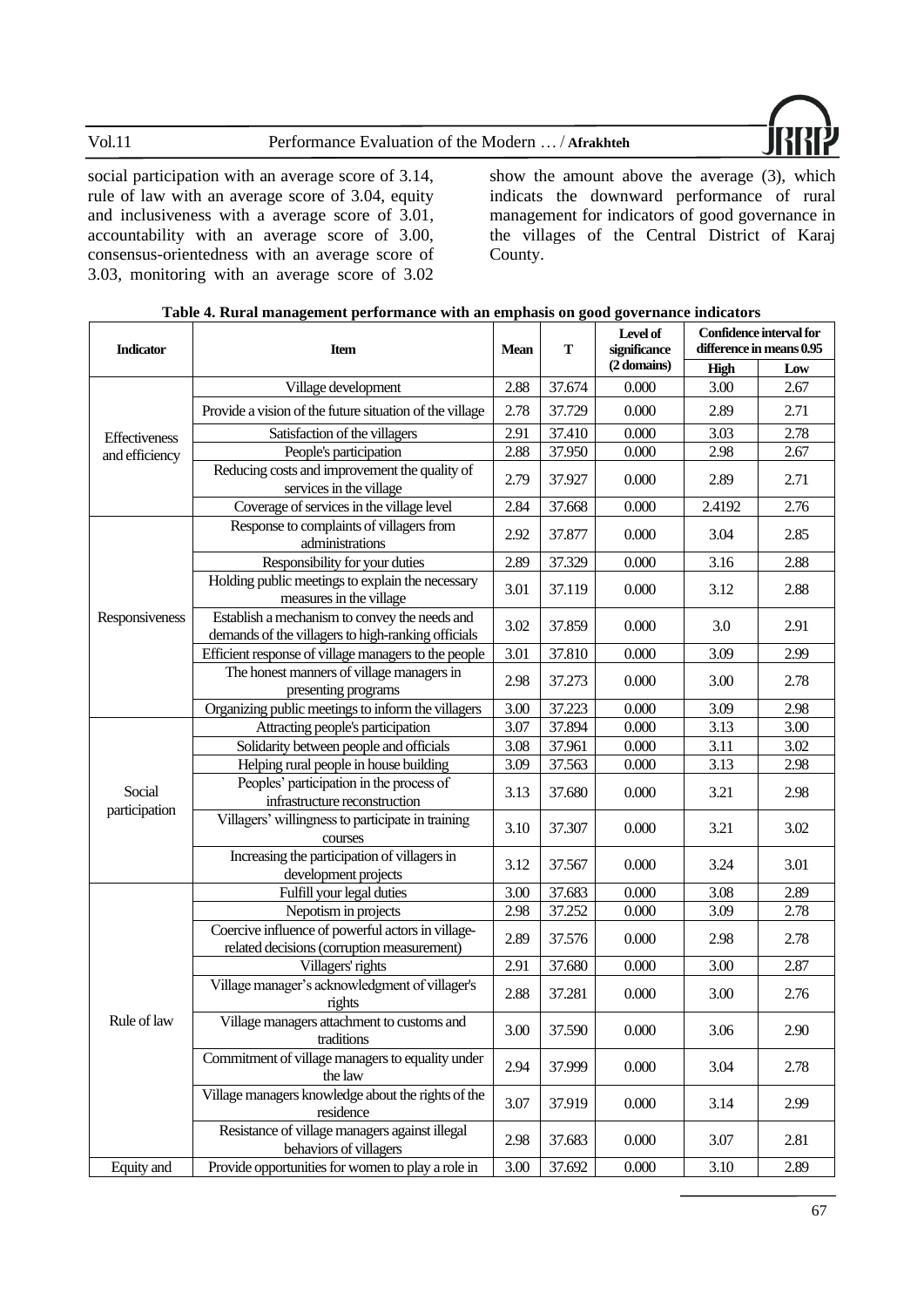

| <b>Indicator</b>      | <b>Item</b>                                                                                                                                |      | T      | Level of<br>significance | Confidence interval for<br>difference in means 0.95 |      |  |
|-----------------------|--------------------------------------------------------------------------------------------------------------------------------------------|------|--------|--------------------------|-----------------------------------------------------|------|--|
|                       |                                                                                                                                            |      |        | (2 domains)              | High                                                | Low  |  |
| inclusiveness         | miscellaneous activities                                                                                                                   |      |        |                          |                                                     |      |  |
|                       | Supporting the poor and vulnerable                                                                                                         | 2.91 | 37.526 | 0.000                    | 3.00                                                | 2.78 |  |
|                       | Justice in the equal and inclusive distribution of<br>facilities                                                                           | 2.92 | 37.414 | 0.000                    | 3.00                                                | 2.87 |  |
|                       | Access to equal opportunities                                                                                                              | 2.88 | 37.896 | 0.000                    | 2.95                                                | 2.78 |  |
|                       | Carrying out village projects on time                                                                                                      | 2.82 | 37.662 | 0.000                    | 2.99                                                | 2.77 |  |
|                       | Recognition of the common good                                                                                                             | 2.65 | 37.738 | 0.000                    | 2.78                                                | 2.51 |  |
|                       | Accountability in terms of observing norms and<br>laws                                                                                     |      | 37.054 | 0.000                    | 2.92                                                | 2.81 |  |
|                       | Social participation of villagers                                                                                                          | 3.01 | 37.320 | 0.000                    | 3.05                                                | 2.97 |  |
|                       | Political participation of villagers                                                                                                       | 3.08 | 37.886 | 0.000                    | 3.14                                                | 3.00 |  |
| Accountability        | Active presence in the political activity of the<br>villagers                                                                              | 2.80 | 37.983 | 0.000                    | 2.98                                                | 2.73 |  |
|                       | Be aware of the importance of basic natural<br>resources and plant and animal species and<br>reducing environmentally detrimental behavior | 2.98 | 37.286 | 0.000                    | 3.04                                                | 2.78 |  |
|                       | Efforts to improve the environment                                                                                                         | 2.92 | 37.347 | 0.000                    | 3.03                                                | 2.78 |  |
|                       | Public consensus on actions and activities                                                                                                 | 2.78 | 37.697 | 0.000                    | 2.89                                                | 2.60 |  |
| Consensus<br>oriented | Success in collective activities                                                                                                           | 2.98 | 37.061 | 0.000                    | 3.04                                                | 2.87 |  |
|                       | Agreement and consensus of village managers and<br>residents                                                                               | 2.90 | 37.718 | 0.000                    | 2.99                                                | 2.87 |  |
|                       | Familiarity of villagers with villagers' rights                                                                                            | 2.89 | 37.952 | 0.000                    | 2.99                                                | 2.76 |  |
| Monitoring            | Informing the villagers about activities                                                                                                   | 2.91 | 37.693 | 0.000                    | 3.00                                                | 2.87 |  |
|                       | Inform the people about the rules and regulations                                                                                          | 2.94 | 37.697 | 0.000                    | 3.03                                                | 2.89 |  |

Regarding the efficiency and effectiveness index, according to the results presented in [Table 4,](#page-8-0) the highest score belongs to the rural managers' efforts for villagers' satisfaction, and the lowest score belongs to providing a vision of the future situation of the village to the villagers. The variable of efficiency in good rural governance reflects that institutions and processes produce outcomes that meet the needs of the community and at the same time make optimal use of the resources available for all. In fact, in good rural governance, the concept of effectiveness and efficiency includes the sustainable use of natural resources and environmental protection. In the villages of the Central District of Karaj, like many villages of Iran, one of the weaknesses in the modern rural management is the lack of a vision for the future of the villagers. Providing a perspective of the physical, economic, social, cultural and environmental situation of the villages in the Central District of Karaj County by rural managers to local residents is rendered as a basis for rural development and providing solutions to solve problems and challenges in

the process of agricultural development, livestock, etc. Regarding the efficiency and effectiveness index, it should be noted that due to (strengthening the efficiency and effectiveness of villagers in terms of improving the performance of officials, evaluation of government services by villagers, improving methods using new knowledge, taking into account villagers' satisfaction, improving service quality) Etc.), rural management is on the right track and the development of rural areas is operational. Therefore, rural management would be on the right track, and the development of rural areas

will be operational. Moreover, if the available resources including natural, human, social, cultural, and environmental resources are optimally used in rural areas to meet the needs of the villagers, the level of satisfaction of the villagers will increase and be motivated to contribute in rural development projects. Also, other consolidating measures of rural development management are properly stimulated, which as a result, lead to sustainable development of rural areas. In the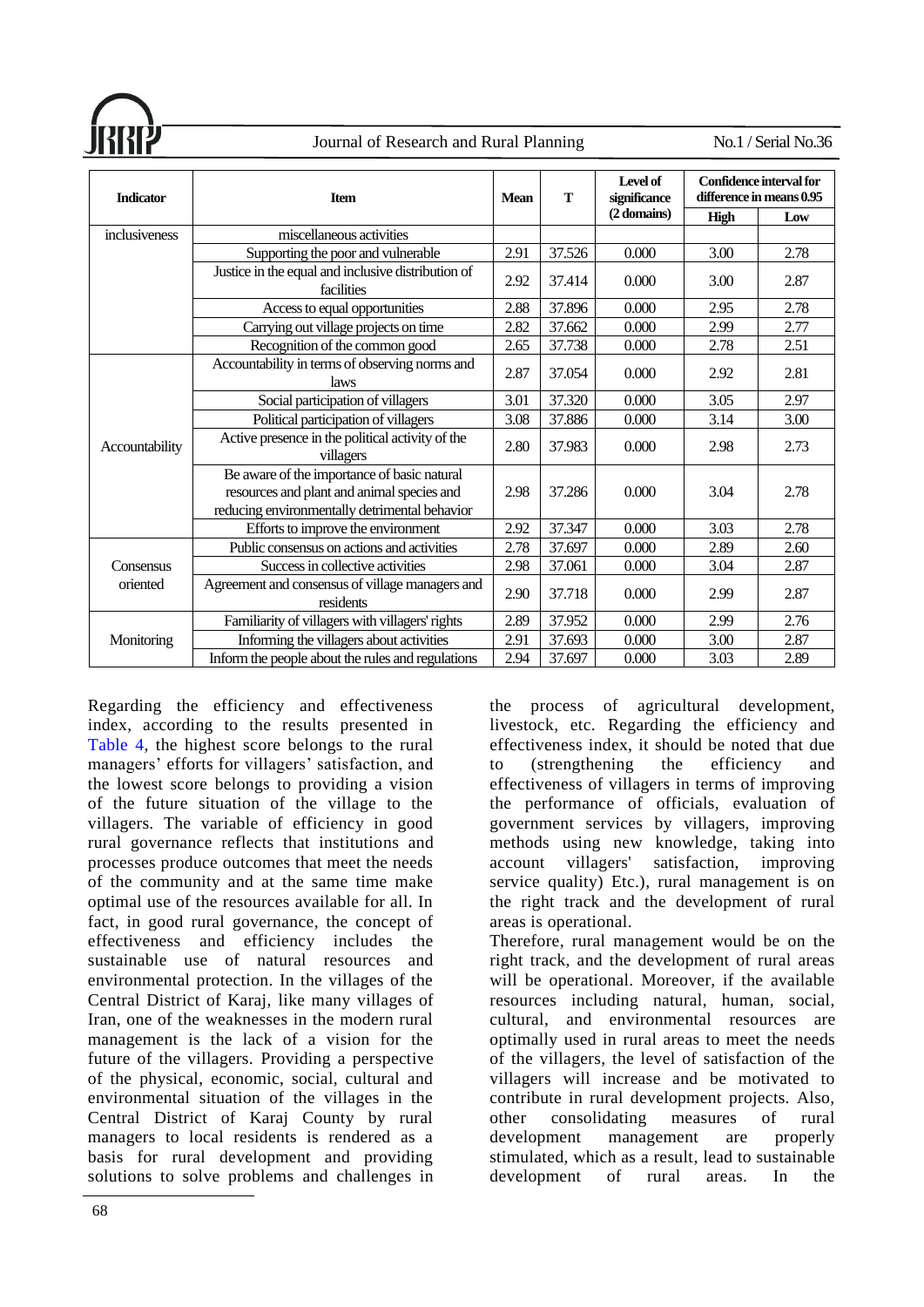

accountability index, the lowest average belongs to responsibility for one's duties. Accountability in the modern rural management implies the process in which rural managers (Islamic Council, rural municipality administers, etc.) are responsible for the outcomes of their decisions and activities. Accountability is a leverage to keeping officials and decision-makers to be responsible for their actions, which is rarely seen in the villages. For this index, the highest average score belongs to establishing a mechanism to convey the needs and demands of the villagers to high-ranking officials. In accordance with the field studies, it was found that the villagers raise their issues with the village managers, and the village managers, as far as possible, discuss the issues with the rural district administrators in order to satisfy the villagers. The rural district administrator is the official who transfers the demands to the relevant organizations Multidimensional relationship, he decisions are transferred from the organization to the rural rural district administrators and from them to the rural managers and then to the villagers.

In the social participation index, the highest average score belongs to peoples' participation in the process of infrastructure reconstruction. Civil participation in rural governance is in fact to wield the power for decision making and the participation of villagers in authority. This implies that rural residents must be involved in decisions which are related to their future actively and influentially. This power is especially in the framework of the goals of sustainable rural development (economic, social, physical and environmental development). In this regard, participation in the process of reconstruction of infrastructure such as roads, asphalt, etc. in the villages of the Central District is relatively desirable. It is also worth mentioning that the attracting people's participation by rural managers has the lowest average score, which can be due to several factors. Among the factors are rural residents' mistrust of previous village managers, and not meeting the villagers' needs, etc. One of the most important challenges of rural municipality administers and rural councils in the Central District is that people mistrust them. In recent years, water shortages and droughts have limited agriculture and reduced rural

production, income, and employment. In this regard, rural managers do not have the necessary ability to generate sustainable incomes in rural areas due to lack of financial, political and executive power. This has led to a pessimism and negative attitude among people towards rural managers. In the rule of law index, the highest average score belongs to the awareness of village managers of the rights of the residents. Good rural governance requires legal frameworks that are applied impartially. Conformity to the law requires the awareness of the villagers as well as their respect for law enforcement. Full protection of the rights of all villagers is one of the basic principles of good rural governance, and one of these rights is the rural managers' acknowledgment about the rights of the local residents. In the equity and inclusiveness Index, the highest average score belongs to providing opportunities for women to play a role in miscellaneous activities. In good rural governance, creating suitable opportunities for all villagers, both men and women and each age group to improve their welfare, consists of the efforts to equitably allocate resources and the participation of all people, even the deprived and poor, in expressing their opinions and making decisions. In the villages of the Central District, rural managers have provided suitable conditions for the creation of economic and social activities for women, but they have not performed well aligned with the collective interests. Regarding the accountability index, the highest average score belongs to political participation of villagers. Good rural governance requires that institutions contribute to the benefit of all stakeholders. This is possible when institutions, officials and decision makers are sensitive to and responsible for the demands, expectations and needs of rural individuals and communities. In good rural governance, all villagers are accounted for duties, which is participation of villagers in council elections.

As for the consensus-orientedness index, the item of public consensus on actions and activities has the lowest average. In fact, autonomy point of view is still existed in many rural organizations and rural managers. In this regard, one of the villagers states that public thinking or so-called public intercourse in relation to physical, environmental, social, etc.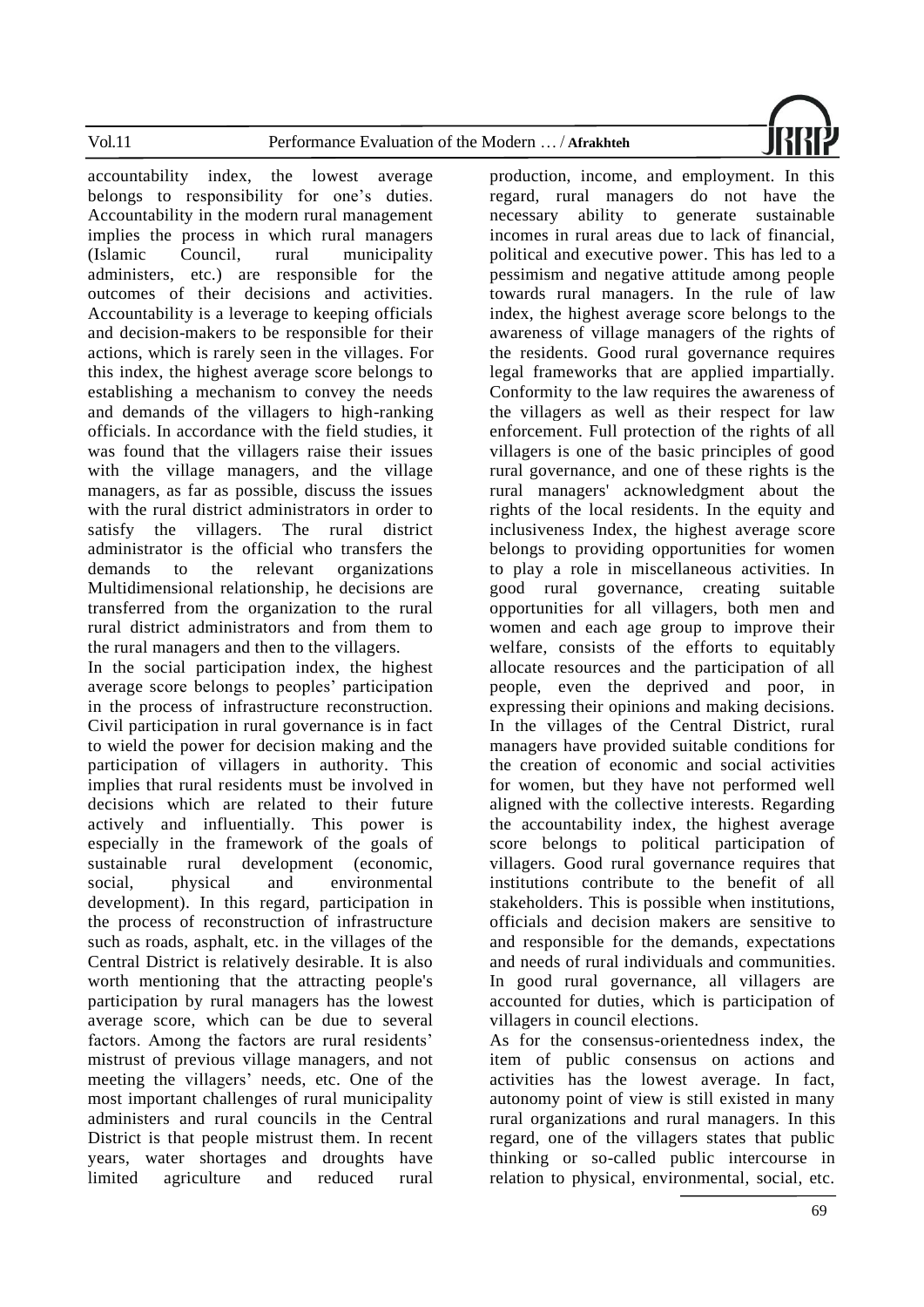culture is not only less seen among the villagers and local managers, but also among People become. Rural managers are also prominent with government agencies, and many rural projects are dismantled in the early stages, both physically and environmentally, by not reaching the public. As for success in collective activities, which has the highest average in this index, rural managers had a relatively good performance in creating group activities among villagers. This is due to the belief in teamwork, creativity and innovation by the members of the Islamic Council of the village and the managers. Finally, regarding the monitoring index, the highest average score belongs to informing the people about the rules and regulations. According to field studies, rural managers had a

good performance in presenting laws and regulations to the people by holding several meetings. Furthermore, in order to have the desired level of governance, that is, good rural governance, not only do rural managers need to adopt and adhere each of the indicators, but also it is required to provide functional coordination to achieve good rural governance and systemic perspective. The correlation of indicators should also be examined. In this regard, the results obtained from the establishment of correlation showed that the level of significance in all indicators (effectiveness and efficiency, responsiveness, social participation, rule of law, equity and inclusiveness, accountability, consensus-orientedness, monitoring) is less than 0.05.

| <b>Indicator</b>         |      | <b>Effectivene</b><br>ss and<br>efficiency | <b>Responsi</b><br>veness | <b>Social</b><br>participatio<br>n | <b>Rule</b><br>of law | <b>Equity</b> and<br>inclusivene<br><b>SS</b> | Account<br>ability | <b>Consens</b><br><b>us</b><br>oriented | <b>Monitori</b><br>ng |
|--------------------------|------|--------------------------------------------|---------------------------|------------------------------------|-----------------------|-----------------------------------------------|--------------------|-----------------------------------------|-----------------------|
| <b>Effectiveness and</b> | R    |                                            | 0.389                     | 0.367                              | 0.411                 | 0.378                                         | 0.390              | 0.367                                   | 0.376                 |
| efficiency               | Sig. |                                            | 0.000                     | 0.000                              | 0.000                 | 0.000                                         | 0.000              | 0.000                                   | 0.000                 |
| Responsiveness           | R    | 0.321                                      |                           | 0.356                              | 0.411                 | 0.389                                         | 0.376              | 0.412                                   | 0.443                 |
|                          | Sig. | 0.000                                      |                           | 0.000                              | 0.000                 | 0.000                                         | 0.000              | 0.000                                   | 0.000                 |
| Social participation     | R    | 0.345                                      | 0.378                     |                                    | 0.412                 | 0.445                                         | 0.421              | 0.413                                   | 0.398                 |
|                          | Sig. | 0.000                                      | 0.000                     |                                    | 0.000                 | 0.000                                         | 0.000              | 0.000                                   | 0.000                 |
| Rule of law              | R    | 0.342                                      | 0.377                     | 0.376                              |                       | 0.412                                         | 0.398              | 0.394                                   | 0.410                 |
|                          | Sig. | 0.000                                      | 0.000                     | 0.000                              |                       | 0.000                                         | 0.000              | 0.000                                   | 0.000                 |
| Equity and               | R    | 0.391                                      | 0.400                     | 0.376                              | 0.413                 |                                               | 0.392              | 0.421                                   | 0.433                 |
| inclusiveness            | Sig. | 0.000                                      | 0.000                     | 0.000                              | 0.000                 |                                               | 0.000              | 0.000                                   | 0.000                 |
| Accountability           | R    | 0.411                                      | 0.432                     | 0.378                              | 0.388                 | 0.391                                         |                    | 0.408                                   | 0.411                 |
|                          | Sig. | 0.000                                      | 0.000                     | 0.000                              | 0.000                 | 0.000                                         |                    | 0.000                                   | 0.000                 |
|                          | R    | 0.391                                      | 0.389                     | 0.412                              | 0.391                 | 0.409                                         | 0.411              |                                         | 0.391                 |
| Consensus oriented       | Sig. | 0.000                                      | 0.000                     | 0.000                              | 0.000                 | 0.000                                         | 0.000              |                                         | 0.000                 |
|                          | R    | 0.398                                      | 0.403                     | 0.388                              | 0.391                 | 0.432                                         | 0.403              | 0.421                                   |                       |
| Monitoring               | Sig. | 0.000                                      | 0.000                     | 0.000                              | 0.000                 | 0.000                                         | 0.000              | 0.000                                   |                       |

| Table 5. Correlation between the eight characteristics of good governance among rural managers from villagers' point of view |  |  |
|------------------------------------------------------------------------------------------------------------------------------|--|--|
|                                                                                                                              |  |  |

The correlation Characteristics of good governance showed that according to the villagers. In order to achieve the desired governance, there is a need for noticing these Characteristics of goodgovernance. In other words, governance is a management system, and the process of its realization in rural areas depends on a progress in all indicators. So, progress in only one dimension will not be effective. *4.2. Review and ranking of good governance indicators with emphasis on rural management in the villages of the Central District of Karaj* FARAS and FANP models were used to rank the

indicators of good governance with an emphasis

on rural management in the villages of the Central District of Karaj County. After determining the weights of each of the proposed items, supermatrix columns were presented. The weighted supermatrix is obtained by multiplying the weight of the criteria by the corresponding weight. Following that each of the indicators of good governance is evaluated with emphasis on rural management in the villages using the FARAS model, before the analysis, the abbreviation of each factor was determined [\(Table 6\).](#page-12-0)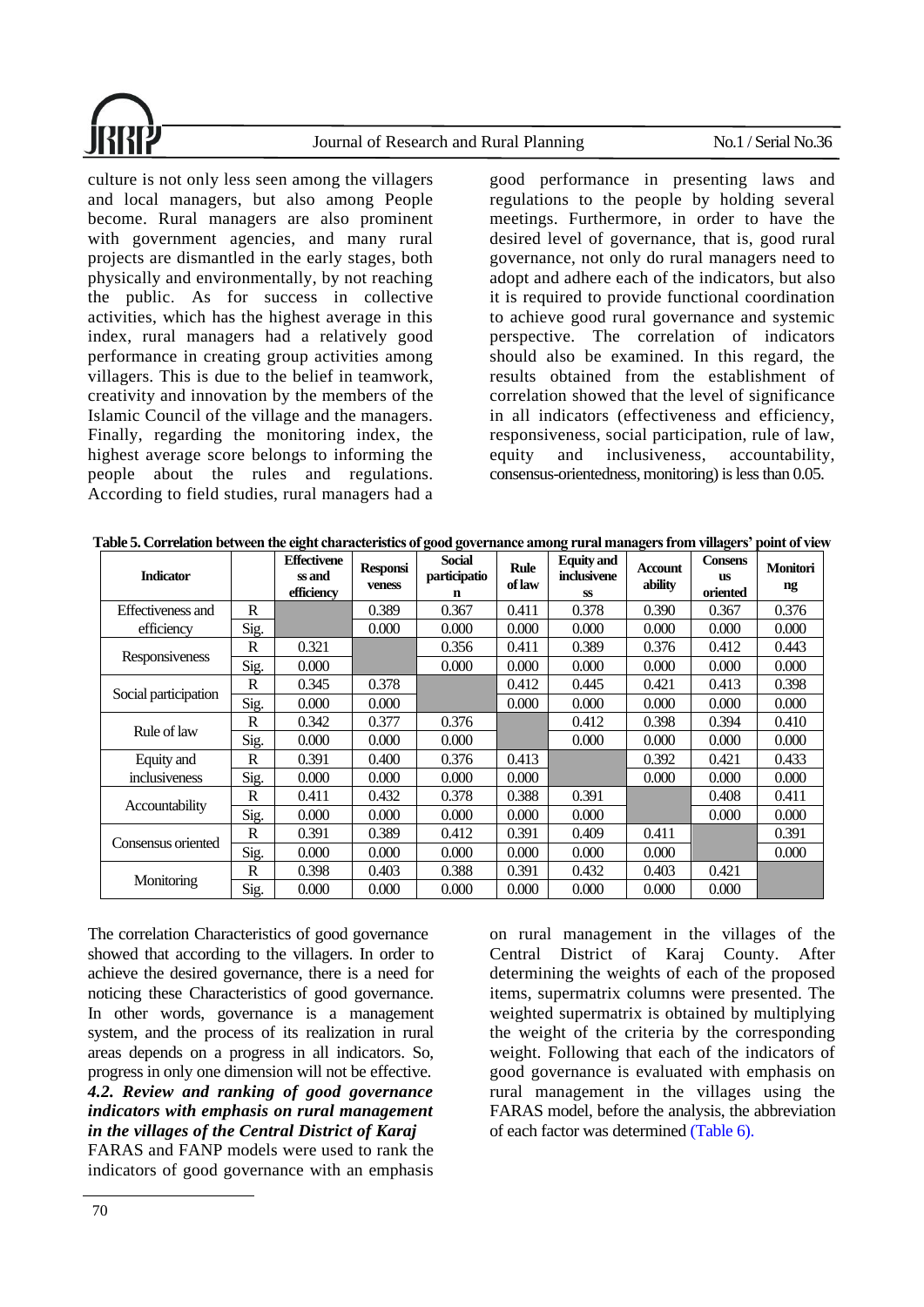

| <b>Dimension</b> | <b>Abbreviation</b> | <b>Items</b>                                                                                         |
|------------------|---------------------|------------------------------------------------------------------------------------------------------|
|                  | C11                 | Village development                                                                                  |
|                  | C12                 | Provide a vision of the future situation of the village                                              |
| Effectiveness    | C13                 | Satisfaction of the villagers                                                                        |
| and efficiency   | C14                 | People's participation                                                                               |
|                  | C15                 | Reducing costs and improvement the quality of services in the village                                |
|                  | C16                 | Coverage of services in the village level                                                            |
|                  | C21                 | Response to complaints of villagers from administrations                                             |
|                  | C22                 | Responsibility for your duties                                                                       |
|                  | C23                 | Holding public meetings to explain the necessary measures in the village                             |
| Responsiveness   | C <sub>24</sub>     | Establish a mechanism to convey the needs and demands of the villagers to high-<br>ranking officials |
|                  | C <sub>25</sub>     | Efficient response of village managers to the people                                                 |
|                  | C <sub>26</sub>     | The honest manners of village managers in presenting programs                                        |
|                  | C27                 | Organizing public meetings to inform the villagers                                                   |
|                  | C31                 | Attracting people's participation                                                                    |
|                  | C <sub>32</sub>     | Solidarity between people and officials                                                              |
| Social           | C <sub>33</sub>     | Helping rural people in house building                                                               |
| participation    | C <sub>34</sub>     | Peoples' participation in the process of infrastructure reconstruction                               |
|                  | C <sub>35</sub>     | Villagers' willingness to participate in training courses                                            |
|                  | C <sub>36</sub>     | Increasing the participation of villagers in development projects                                    |
|                  | C41                 | Fulfill your legal duties                                                                            |
|                  | C42                 | Nepotism in projects                                                                                 |
|                  | C42                 | Coercive influence of powerful actors in village-related decisions (corruption measurement)          |
|                  | C43                 | Villagers' rights                                                                                    |
| Rule of law      | C44                 | Village manager's acknowledgment of villager's rights                                                |
|                  | C45                 | Village managers attachment to customs and traditions                                                |
|                  | C <sub>46</sub>     | Commitment of village managers to equality under the law                                             |
|                  | C47                 | Village managers knowledge about the rights of the residence                                         |
|                  | C48                 | Resistance of village managers against illegal behaviors of villagers                                |
|                  | C51                 | Provide opportunities for women to play a role in miscellaneous activities                           |
|                  | C52                 | Supporting the poor and vulnerable                                                                   |
| Equity and       | C53                 | Justice in the equal and inclusive distribution of facilities                                        |
| inclusiveness    | C54                 | Access to equal opportunities                                                                        |
|                  | C <sub>55</sub>     | Carrying out village projects on time                                                                |
|                  | C56                 | Recognition of the common good                                                                       |
|                  | C61                 | Accountability in terms of observing norms and laws                                                  |
|                  | C62                 | Social participation of villagers                                                                    |
|                  | C63                 | Political participation of villagers                                                                 |
| Accountability   | C64                 | Active presence in the political activity of the villagers                                           |
|                  |                     | Be aware of the importance of basic natural resources and plant and animal species and               |
|                  | C65                 | reducing environmentally detrimental behavior                                                        |
|                  | C66                 | Efforts to improve the environment                                                                   |
|                  | C71                 | Public consensus on actions and activities                                                           |
| Consensus        | C72                 | Success in collective activities                                                                     |
| oriented         | C73                 | Agreement and consensus of village managers and residents                                            |
|                  | C81                 | Familiarity of villagers with villagers' rights                                                      |
| Monitoring       | C82                 | Informing the villagers about activities                                                             |
|                  | C83                 | Inform the people about the rules and regulations                                                    |
|                  |                     |                                                                                                      |

# <span id="page-12-0"></span>**Table 6. Abbreviation for each of the good governance items**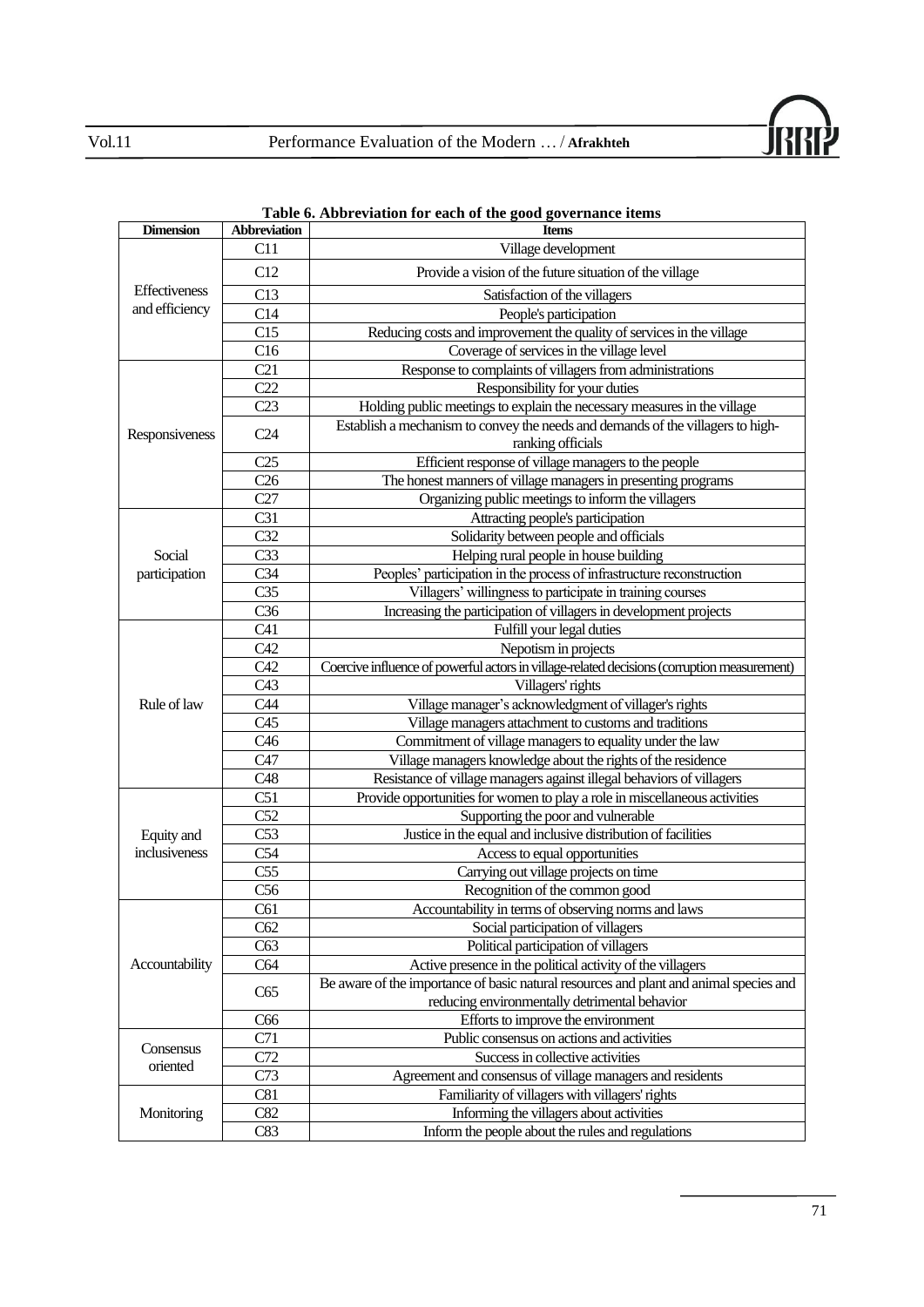

|          |      | <b>Rule of law</b><br>Social participation |        |      |      |      | <b>Responsiveness</b> |          | <b>Effectiveness and</b><br>efficiency |      |      |                 |
|----------|------|--------------------------------------------|--------|------|------|------|-----------------------|----------|----------------------------------------|------|------|-----------------|
| $\Gamma$ | ß    | $\pmb{\alpha}$                             | γ      | ß    | A    | γ    | β                     | $\alpha$ | γ                                      | ß    | α    |                 |
| 6.76     | 9.95 | 6.89                                       | 6.87   | 4.34 | 6.74 | 6.78 | 8.85                  | 3.45     | 6.78                                   | 5.54 | 3.33 | C11             |
| 5.43     | 5.56 | 10                                         | 10     | 10   | 9.95 | 5.56 | 5.56                  | 8.85     | 6.78                                   | 6.65 | 8.33 | C12             |
| 5.56     | 6.78 | 8.82                                       | 6.89   | 9.95 | 3.35 | 4.45 | 4.42                  | 5.44     | 3.34                                   | 5.54 | 6.64 | C13             |
| 6.65     | 5.56 | 3.45                                       | 3.34   | 6.76 | 9.95 | 6.89 | 6.87                  | 4.34     | 6.74                                   | 6.78 | 8.85 | C14             |
| 9.95     | 5.67 | 3.45                                       | 5.67   | 5.56 | 7.76 | 3.56 | 3.42                  | 3.34     | 5.54                                   | 7.76 | 5.56 | C15             |
| 5.43     | 5.56 | 5.56                                       | 9.95   | 3.34 | 9.95 | 5.56 | 5.56                  | 8.85     | 6.78                                   | 6.65 | 8.33 | C16             |
| 5.56     | 6.78 | 6.82                                       | 5.89   | 7.95 | 3.35 | 3.45 | 3.42                  | 5.44     | 4.34                                   | 3.54 | 6.44 | C21             |
| 4.45     | 7.89 | 6.65                                       | 5.57   | 6.67 | 4.45 | 5.56 | 5.54                  | 4.45     | 4.45                                   | 3.34 | 9.95 | C22             |
| 6.76     | 9.95 | 6.89                                       | 6.87   | 4.34 | 6.74 | 6.78 | 8.85                  | 3.45     | 6.78                                   | 5.54 | 3.45 | C23             |
| 5.67     | 5.56 | 9.34                                       | 9.95   | 7.89 | 6.65 | 7.76 | 6.67                  | 5.56     | 3.14                                   | 3.34 | 4.45 | C <sub>24</sub> |
| 9.65     | 5.67 | 3.45                                       | 5.67   | 5.56 | 7.76 | 3.56 | 3.42                  | 3.34     | 5.54                                   | 7.76 | 5.56 | C <sub>25</sub> |
| 5.67     | 5.67 | 4.45                                       | 4.45   | 4.45 | 5.56 | 5.67 | 3.54                  | 3.56     | 5.67                                   | 4.54 | 3.34 | C <sub>26</sub> |
| 6.65     | 5.56 | 3.45                                       | 3.34   | 6.76 | 9.95 | 6.89 | 6.87                  | 4.34     | 6.74                                   | 6.65 | 5.67 | C27             |
| 4.45     | 7.89 | 6.65                                       | 5.57   | 6.67 | 4.45 | 5.56 | 5.54                  | 4.45     | 4.45                                   | 3.34 | 9.95 | C31             |
| 9.95     | 5.67 | 3.45                                       | 5.67   | 5.56 | 7.76 | 3.56 | 3.42                  | 3.34     | 5.54                                   | 7.76 | 5.56 | C <sub>32</sub> |
| 5.43     | 5.56 | 9.95                                       | 9.95   | 9.95 | 9.95 | 5.56 | 5.56                  | 8.85     | 6.78                                   | 6.65 | 5.43 | C <sub>33</sub> |
| 5.56     | 6.43 | 7.33                                       | 5.43   | 5.55 | 3.31 | 4.41 | 3.67                  | 4.32     | 3.31                                   | 4.32 | 4.44 | C <sub>34</sub> |
| 4.45     | 7.89 | 6.65                                       | 5.57   | 6.67 | 4.45 | 5.56 | 5.54                  | 4.45     | 4.45                                   | 3.34 | 9.95 | C <sub>35</sub> |
| 5.76     | 7.54 | 4.54                                       | 5.75   | 5.34 | 5.32 | 4.78 | 7.31                  | 3.31     | 6.32                                   | 5.33 | 3.31 | C <sub>36</sub> |
| 5.67     | 5.56 | 9.34                                       | 9.95   | 7.76 | 6.65 | 7.61 | 6.67                  | 5.56     | 3.14                                   | 3.34 | 4.45 | C <sub>41</sub> |
| 9.65     | 5.67 | 3.45                                       | 5.67   | 5.56 | 7.76 | 3.56 | 3.42                  | 3.34     | 5.54                                   | 7.76 | 5.56 | C42             |
| 6.76     | 9.95 | 6.89                                       | 6.87   | 4.34 | 6.74 | 6.78 | 8.85                  | 3.45     | 6.78                                   | 5.54 | 3.45 | C42             |
| 5.67     | 5.56 | 9.34                                       | 9.95   | 7.89 | 6.65 | 7.76 | 6.67                  | 5.56     | 3.14                                   | 3.34 | 4.45 | C43             |
| 9.65     | 5.67 | 3.45                                       | 5.67   | 5.56 | 7.76 | 3.56 | 3.42                  | 3.34     | 5.54                                   | 7.76 | 5.56 | C44             |
| 5.67     | 5.67 | 4.45                                       | 4.45   | 4.45 | 5.56 | 5.67 | 3.54                  | 3.56     | 5.67                                   | 4.54 | 3.34 | C <sub>45</sub> |
| 6.65     | 5.56 | 3.45                                       | 3.34   | 6.76 | 9.95 | 6.89 | 6.87                  | 4.34     | 6.74                                   | 6.65 | 5.67 | C <sub>46</sub> |
| 6.65     | 5.56 | 3.45                                       | 3.23   | 6.56 | 9.77 | 6.67 | 6.87                  | 4.34     | 6.74                                   | 6.78 | 8.85 | C47             |
| 9.95     | 5.67 | 3.45                                       | 5.65   | 5.56 | 7.76 | 3.56 | 3.34                  | 3.34     | 5.54                                   | 7.67 | 5.56 | C48             |
| 5.56     | 6.78 | 6.82                                       | 5.89   | 7.95 | 3.35 | 3.45 | 3.42                  | 5.44     | 4.34                                   | 3.54 | 6.44 | C51             |
| 4.45     | 7.89 | 6.65                                       | 5.57   | 6.67 | 4.45 | 5.56 | 5.54                  | 4.45     | 4.45                                   | 3.34 | 9.95 | C52             |
| 6.76     | 9.95 | 6.89                                       | 6.87   | 4.34 | 6.74 | 6.78 | 8.85                  | 3.45     | 6.78                                   | 5.54 | 3.45 | C53             |
| 5.67     | 5.56 | 9.34                                       | 9.95   | 7.89 | 6.65 | 7.76 | 6.67                  | 5.56     | 3.14                                   | 3.34 | 4.45 | C54             |
| 6.65     | 5.56 | 3.45                                       | 3.34   | 6.76 | 9.95 | 6.89 | 6.87                  | 4.34     | 6.74                                   | 6.65 | 5.67 | C <sub>55</sub> |
| 6.76     | 9.95 | 6.89                                       | 6.87   | 4.34 | 6.74 | 6.78 | 8.67                  | 3.41     | 6.56                                   | 5.32 | 3.33 | C56             |
| 5.43     | 5.56 | 10                                         | $10\,$ | 10   | 9.95 | 5.45 | 5.54                  | 8.75     | 6.78                                   | 6.65 | 8.33 | C61             |
| 5.56     | 6.78 | 8.82                                       | 6.89   | 9.95 | 3.31 | 4.42 | 4.42                  | 5.44     | 3.34                                   | 5.54 | 6.64 | C62             |
| 6.65     | 5.56 | 3.45                                       | 3.23   | 6.56 | 9.77 | 6.67 | 6.87                  | 4.34     | 6.74                                   | 6.78 | 8.85 | C63             |
| 9.95     | 5.67 | 3.45                                       | 5.65   | 5.56 | 7.76 | 3.56 | 3.34                  | 3.34     | 5.54                                   | 7.67 | 5.56 | C64             |
| 6.65     | 5.56 | 3.45                                       | 3.34   | 6.76 | 9.95 | 6.89 | 6.87                  | 4.34     | 6.74                                   | 6.78 | 8.85 | C65             |
| 9.95     | 5.67 | 3.45                                       | 5.67   | 5.56 | 7.76 | 3.56 | 3.42                  | 3.34     | 5.54                                   | 7.76 | 5.56 | C <sub>66</sub> |
| 5.43     | 5.56 | 5.56                                       | 9.95   | 3.34 | 9.95 | 5.56 | 5.56                  | 8.85     | 6.78                                   | 6.65 | 8.33 | C71             |
| 6.65     | 5.56 | 3.45                                       | 3.34   | 6.76 | 9.95 | 6.89 | 6.87                  | 4.34     | 6.74                                   | 6.78 | 8.85 | C72             |
| 6.87     | 4.34 | 6.74                                       | 6.65   | 5.56 | 3.45 | 3.23 | 6.65                  | 5.56     | 4.44                                   | 3.32 | 3.32 | C73             |
| 3.34     | 3.34 | 5.54                                       | 9.95   | 5.67 | 3.45 | 5.65 | 9.95                  | 5.67     | 3.65                                   | 4.89 | 4.44 | C81             |
| 5.56     | 8.85 | 6.78                                       | 5.43   | 5.56 | 5.56 | 9.78 | 5.43                  | 5.56     | 4.32                                   | 5.54 | 5.53 | C82             |
| 3.42     | 5.44 | 4.34                                       | 5.56   | 6.78 | 6.82 | 5.77 | 5.56                  | 6.78     | 5.65                                   | 4.98 | 4.44 | C83             |

**Table 7. Integration of experts' opinions**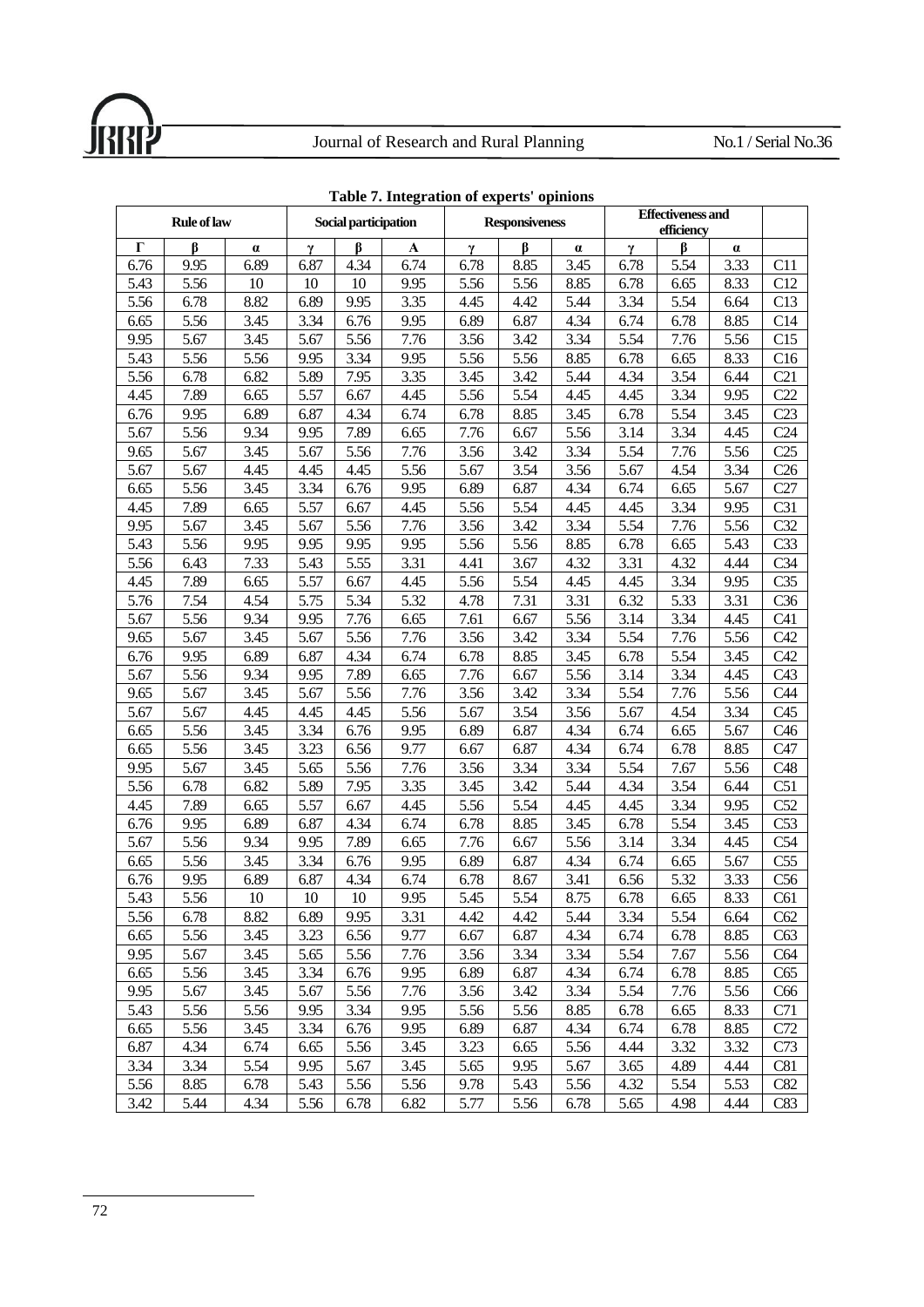

|      | Monitoring |          |      | <b>Consensus oriented</b> |      |         | Tuble of Integration of experts opinions<br>Accountability |          | <b>Equity and inclusiveness</b> |      |          |                 |
|------|------------|----------|------|---------------------------|------|---------|------------------------------------------------------------|----------|---------------------------------|------|----------|-----------------|
| Г    | β          | $\alpha$ | γ    | ß                         | A    | Г       | B                                                          | $\alpha$ | γ                               | ß    | $\alpha$ |                 |
| 4.42 | 5.44       | 3.34     | 5.56 | 6.78                      | 8.82 | 6.89    | 5.56                                                       | 6.78     | 3.55                            | 3.31 | 3.45     | C11             |
| 6.87 | 4.34       | 6.74     | 6.65 | 5.56                      | 3.45 | 3.23    | 6.65                                                       | 5.56     | 4.44                            | 3.32 | 3.32     | C12             |
| 3.34 | 3.34       | 5.54     | 9.95 | 5.67                      | 3.45 | 5.65    | 9.95                                                       | 5.67     | 3.65                            | 4.89 | 4.44     | C13             |
| 5.56 | 8.85       | 6.78     | 5.43 | 5.56                      | 5.56 | 9.78    | 5.43                                                       | 5.56     | 4.32                            | 5.54 | 5.53     | C14             |
| 3.42 | 5.44       | 4.34     | 5.56 | 6.78                      | 6.82 | 5.77    | 5.56                                                       | 6.78     | 5.65                            | 4.98 | 4.44     | C15             |
| 5.54 | 4.45       | 4.45     | 4.45 | 7.89                      | 6.65 | 5.57    | 4.45                                                       | 7.89     | 4.54                            | 4.71 | 4.31     | C16             |
| 4.42 | 5.44       | 3.34     | 6.76 | 9.95                      | 6.89 | 6.87    | 6.76                                                       | 9.95     | 4.21                            | 4.43 | 6.54     | C <sub>21</sub> |
| 6.87 | 4.34       | 6.74     | 5.56 | 6.78                      | 8.82 | 6.89    | 5.56                                                       | 6.78     | 4.89                            | 4.78 | 4.45     | C22             |
| 3.34 | 3.34       | 5.54     | 6.65 | 5.56                      | 3.45 | 3.23    | 6.65                                                       | 5.56     | 4.43                            | 4.55 | 7.43     | C <sub>23</sub> |
| 5.56 | 9.95       | 8        | 7.67 | 6.66                      | 3.67 | $\,8\,$ | 9                                                          | 9.5      | 10                              | 10   | 10       | C <sub>24</sub> |
| 6.76 | 9.95       | 6.89     | 6.87 | 4.34                      | 6.74 | 6.78    | 8.67                                                       | 3.41     | 6.56                            | 5.32 | 3.33     | C25             |
| 5.43 | 5.56       | 10       | 10   | 10                        | 9.95 | 5.45    | 5.54                                                       | 8.75     | 6.78                            | 6.65 | 8.33     | C26             |
| 5.56 | 6.78       | 8.82     | 6.89 | 9.95                      | 3.31 | 4.42    | 4.42                                                       | 5.44     | 3.34                            | 5.54 | 6.64     | C27             |
| 6.65 | 5.56       | 3.45     | 3.23 | 6.56                      | 9.77 | 6.67    | 6.87                                                       | 4.34     | 6.74                            | 6.78 | 8.85     | C31             |
| 9.95 | 5.67       | 3.45     | 5.65 | 5.56                      | 7.76 | 3.56    | 3.34                                                       | 3.34     | 5.54                            | 7.67 | 5.56     | C <sub>32</sub> |
| 5.43 | 5.56       | 5.56     | 9.78 | 3.34                      | 9.95 | 5.56    | 5.56                                                       | 8.85     | 6.78                            | 6.65 | 8.33     | C <sub>33</sub> |
| 5.56 | 6.78       | 6.82     | 5.77 | 7.95                      | 3.35 | 3.45    | 3.42                                                       | 5.44     | 4.34                            | 3.54 | 6.44     | C <sub>34</sub> |
| 4.45 | 7.89       | 6.65     | 5.57 | 6.67                      | 4.45 | 5.56    | 5.54                                                       | 4.45     | 4.45                            | 3.34 | 9.95     | C <sub>35</sub> |
| 6.76 | 9.95       | 6.89     | 6.87 | 4.34                      | 6.74 | 6.78    | 8.73                                                       | 3.32     | 6.66                            | 5.43 | 3.45     | C <sub>36</sub> |
| 5.67 | 5.56       | 9.34     | 9.95 | 7.76                      | 6.65 | 7.61    | 6.67                                                       | 5.56     | 3.14                            | 3.34 | 4.45     | C41             |
| 9.65 | 5.67       | 3.45     | 5.67 | 5.56                      | 7.76 | 3.56    | 3.42                                                       | 3.34     | 5.54                            | 7.76 | 5.56     | C42             |
| 5.67 | 5.67       | 4.45     | 4.45 | 4.45                      | 5.56 | 5.67    | 3.54                                                       | 3.56     | 5.67                            | 4.54 | 3.34     | C42             |
| 5.56 | 9.95       | 8        | 7.67 | 6.66                      | 3.67 | 8       | 9                                                          | 9.5      | 10                              | 10   | 10       | C43             |
| 6.76 | 9.95       | 6.89     | 6.87 | 4.34                      | 6.74 | 6.78    | 8.67                                                       | 3.41     | 6.56                            | 5.32 | 3.33     | C44             |
| 5.43 | 5.56       | 10       | 10   | 10                        | 9.95 | 5.45    | 5.54                                                       | 8.75     | 6.78                            | 6.65 | 8.33     | C45             |
| 5.56 | 6.78       | 8.82     | 6.89 | 9.95                      | 3.31 | 4.42    | 4.42                                                       | 5.44     | 3.34                            | 5.54 | 6.64     | C46             |
| 6.65 | 5.56       | 3.45     | 3.23 | 6.56                      | 9.77 | 6.67    | 6.87                                                       | 4.34     | 6.74                            | 6.78 | 8.85     | C47             |
| 9.95 | 5.67       | 3.45     | 5.65 | 5.56                      | 7.76 | 3.56    | 3.34                                                       | 3.34     | 5.54                            | 7.67 | 5.56     | C48             |
| 5.43 | 5.56       | 5.56     | 9.78 | 3.34                      | 9.95 | 5.56    | 5.56                                                       | 8.85     | 6.78                            | 6.65 | 8.33     | C51             |
| 5.56 | 6.78       | 6.82     | 5.77 | 7.95                      | 3.35 | 3.45    | 3.42                                                       | 5.44     | 4.34                            | 3.54 | 6.44     | C52             |
| 4.45 | 7.89       | 6.65     | 5.57 | 6.67                      | 4.45 | 5.56    | 5.54                                                       | 4.45     | 4.45                            | 3.34 | 9.95     | C <sub>53</sub> |
| 6.76 | 9.95       | 6.89     | 6.87 | 4.34                      | 6.74 | 6.78    | 8.73                                                       | 3.32     | 6.66                            | 5.43 | 3.45     | C54             |
| 9.95 | 5.67       | 3.45     | 5.67 | 5.56                      | 7.76 | 3.56    | 3.42                                                       | 3.34     | 5.54                            | 7.76 | 5.56     | C <sub>55</sub> |
| 5.43 | 5.56       | 5.56     | 9.95 | 3.34                      | 9.95 | 5.56    | 5.56                                                       | 8.85     | 6.78                            | 6.65 | 8.33     | C56             |
| 5.56 | 6.78       | 6.82     | 5.89 | 7.95                      | 3.35 | 3.45    | 3.42                                                       | 5.44     | 4.34                            | 3.54 | 6.44     | C61             |
| 4.45 | 7.89       | 6.65     | 5.57 | 6.67                      | 4.45 | 5.56    | 5.54                                                       | 4.45     | 4.45                            | 3.34 | 9.95     | C62             |
| 6.76 | 9.95       | 6.89     | 6.87 | 4.34                      | 6.74 | 6.78    | 8.85                                                       | 3.45     | 6.78                            | 5.54 | 3.45     | C63             |
| 5.67 | 5.56       | 9.34     | 9.95 | 7.89                      | 6.65 | 7.76    | 6.67                                                       | 5.56     | 3.14                            | 3.34 | 4.45     | C64             |
| 6.65 | 5.56       | 3.45     | 3.34 | 6.76                      | 9.95 | 6.89    | 6.87                                                       | 4.34     | 6.74                            | 6.65 | 5.67     | C65             |
| 4.45 | 7.89       | 6.65     | 5.57 | 6.67                      | 4.45 | 5.56    | 5.54                                                       | 4.45     | 4.45                            | 3.34 | 9.95     | C66             |
| 9.95 | 5.67       | 3.45     | 5.67 | 5.56                      | 7.76 | 3.56    | 3.42                                                       | 3.34     | 5.54                            | 7.76 | 5.56     | C71             |
| 5.43 | 5.56       | 9.95     | 9.95 | 9.95                      | 9.95 | 5.56    | 5.56                                                       | 8.85     | 6.78                            | 6.65 | 5.43     | C72             |
| 9.95 | 5.67       | 3.45     | 5.67 | 5.56                      | 7.76 | 3.56    | 3.42                                                       | 3.34     | 5.54                            | 7.76 | 5.56     | C73             |
| 5.43 | 5.56       | 5.56     | 9.95 | 3.34                      | 9.95 | 5.56    | 5.56                                                       | 8.85     | 6.78                            | 6.65 | 8.33     | C81             |
| 5.56 | 6.78       | 6.82     | 5.89 | 7.95                      | 3.35 | 3.45    | 3.42                                                       | 5.44     | 4.34                            | 3.54 | 6.44     | C82             |
| 4.45 | 7.89       | 6.65     | 5.57 | 6.67                      | 4.45 | 5.56    | 5.54                                                       | 4.45     | 4.45                            | 3.34 | 9.95     | C83             |

**Table 8. Integration of experts' opinions**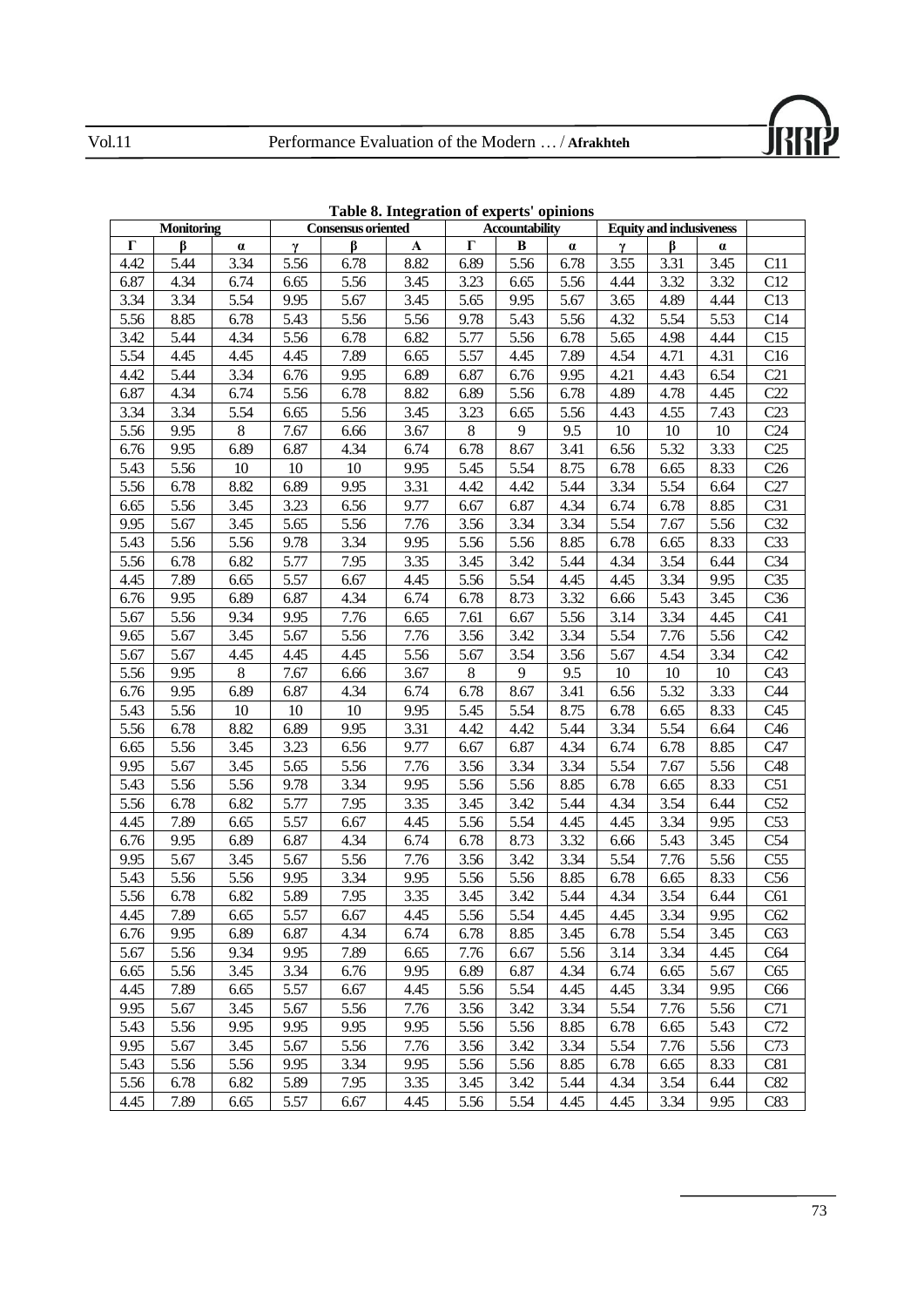After normalizing the initial values, the value of the optimization function and the degree of desirability of each option are determined.

| <b>Equity</b> and<br><i>inclusiveness</i> |       |          | <b>Rule of law</b> |       |          | Social participation |       |       | <b>Responsiveness</b> |       |                | Effectiveness and<br>efficiency |       |       |             |
|-------------------------------------------|-------|----------|--------------------|-------|----------|----------------------|-------|-------|-----------------------|-------|----------------|---------------------------------|-------|-------|-------------|
|                                           |       | $\alpha$ |                    |       | $\alpha$ |                      |       | A     | 65                    |       | $\alpha$       |                                 |       |       |             |
| 0.220                                     | 0.213 | ).198    | 0.210              | 0.221 | 0.210    | 0.254                | 0.231 | 0.254 | በንንነ                  | 0.221 | $0.21^{\circ}$ | 0.241                           | 0.221 | 0.234 | $\otimes$ S |
|                                           | 0.210 |          |                    | 0.221 |          |                      | 0.245 |       |                       | 0.213 |                |                                 | 0.231 |       | וט          |
|                                           | 0.423 |          |                    | 0.442 |          |                      | 0.476 |       |                       | 0.434 |                |                                 | 0.452 |       |             |

<span id="page-15-1"></span>**Table 9. The optimal function and degree of desirability**

<span id="page-15-2"></span>**Table 10. The optimal function and degree of desirability**

| <b>Monitoring</b> |       |          |     | Consensus oriented |       | <b>Accountability</b> |       |          |     |
|-------------------|-------|----------|-----|--------------------|-------|-----------------------|-------|----------|-----|
|                   | B     | $\alpha$ | ┳   | B                  | A     | AF.                   |       | $\alpha$ |     |
| 0.218             | 0.198 | 0.210    | 213 |                    | 0.210 | 0.208                 |       |          | X). |
|                   | 0.214 |          |     | 214                |       |                       |       |          |     |
|                   | 0.412 |          |     | 0.437              |       |                       | 0.431 |          |     |



**Figure 3. Final weight of indicators for good rural governance**

<span id="page-15-0"></span>As illustrated in [Figure 3](#page-15-0) and [Tables 9](#page-15-1) and [10,](#page-15-2) the indicators are ranked from highest to lowest according to their weights as follows: social participation (0.476), efficiency and effectiveness (0.452), rule of law (0.442), consensus-orientedness (0.437), accountability (0.434), accountability (0.431), equity and inclusiveness (0.423), and monitoring (0.412).

Based on these findings, social participation is crucial in achieving optimal rural governance good rural governance in the Central District of Karaj County. Participation might take place directly or indirectly. Also, the correct and real participation of the villagers in the governance

process could be accounted for a democratic governance, which is established on social justice, environmental protection and proper governance. the relationship between governance and social participation is a pattern for participatory management.

# **5. Discussion and conclusion**

Today, the approach shift in management from autonomous management to good governance with civil participation is considered as one of the managerial developments at different scales. In this regard, studies confirm that in a bottomup development approach, councils and villages are of the most important parts of the rural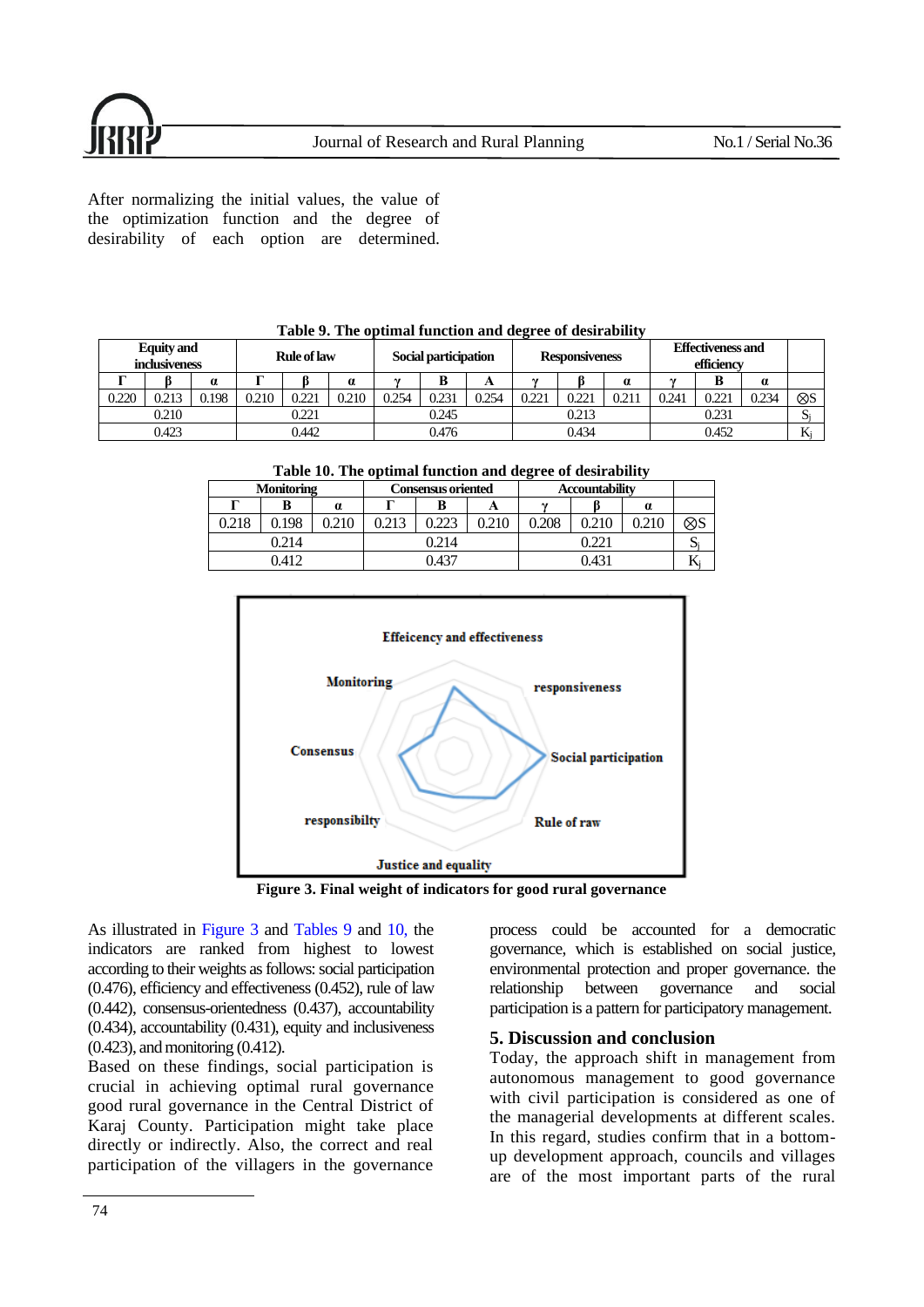

development programs. Therefore, to achieve optimal rural governance, a proper local management with a participatory approach should be considered. Evidently, good rural governance underscores the participation and expansion of grassroots movements, poverty reduction, job creation and sustainable welfare, and environmental protection. All of these can occur when the significant relationship between local village management and good governance are aligned. As a result, it is theoretically necessary to implement the principles of good governance in rural areas for the formation of sustainable rural management, and consequently, increasing the satisfaction of villagers and the success of rural managers. Accordingly, an attempt was made to evaluate the performance of rural management by emphasizing on the indicators of good rural governance in the villages of the villages in Central District of Karaj County. For this purpose, eight indicators were extracted from the literature pertaining to optimal governance.

The results showed that the performance of rural management with emphasis on good governance indicators in these villages is relatively favorable (medium downward). In other words, the results indicate that the status of governance indicators in the studied villages is lower than average, and the indicators need to be improves among the local managers.

Moreover, the results of the correlation between the indicators of good rural governance showed that the management system is the desired and subject to development in all indicators of good rural governance from the point of view of the villagers. The results of ranking the indicators of good governance of the villages using the FARAS model showed that the social participation index has the highest rank from the perspective of experts. The results is consistent with with studies [Eftekhari et al. \(2012\),](#page-18-12) [Nowruzi and Ebrahimi \(2018\),](#page-18-10) [Khoshfar et al.](#page-17-11)  [\(2019\)](#page-17-11) in terms of the status of weak goverance indicators of the region. In a final conclusion, it can be said that despite extensive political, economic, social, and technological developments in the villages, and consequently even increasing the level of public awareness and knowledge, the overall situation of rural management in the studied villages has not changed much and it follows the same style and

context of the past. The main part of this inertia is due to the centralized structure of the country, ergo rural management. Therefore, the existence and institutionalization of rural management issues and problems make it difficult to implement the principles of good rural governance. In this structure, known as the topdown structure, the social, economic, environmental, and physical capabilities of a particular region is not properly recognized and the interests of stakeholders in these villages are not properly considered. The effectiveness and efficiency of such policies and programs certainly will be minimized. The strategy of the villages in the Central District of Karaj County is the same strategy of the rural government in which the rural managers consider themselves as the guardians of the villagers and implement their policies and programs without the participation with the stakeholders. The result of this type of management is the elimination of stakeholders in the decision-making process, which has serious consequences for the villages. In other words, instead of building and developing the villages by their residents who are the main and foremost beneficiaries and creating a sense of belonging to the village, they are considered as dispersed population who are doomed to live in their place of residence.

To this end, in order to strengthen the indicators of good rural governance and to improve rural management, the following solutions should be proposed:

- It is necessary to strengthen and expand education and arrange conditions to bolster the spirit of self-reliance and self-confidence in rural communities;
- Local management can be improved by strengthening local resources, social capital, mobilizing the endogenous capacities of rural areas in the Central District of Karaj County, social participation, equity and inclusiveness, and consensus-orientedness;
- Activities should be taken through interaction of non-governmental organizations, governmental and public organizations and the private sector, removing existing obstacles, and financial and executive constraints for modern rural management in the villages of the Central District;
- A mechanism should be devised to achieve new rural management using the indicators of good governance, interaction and active discourse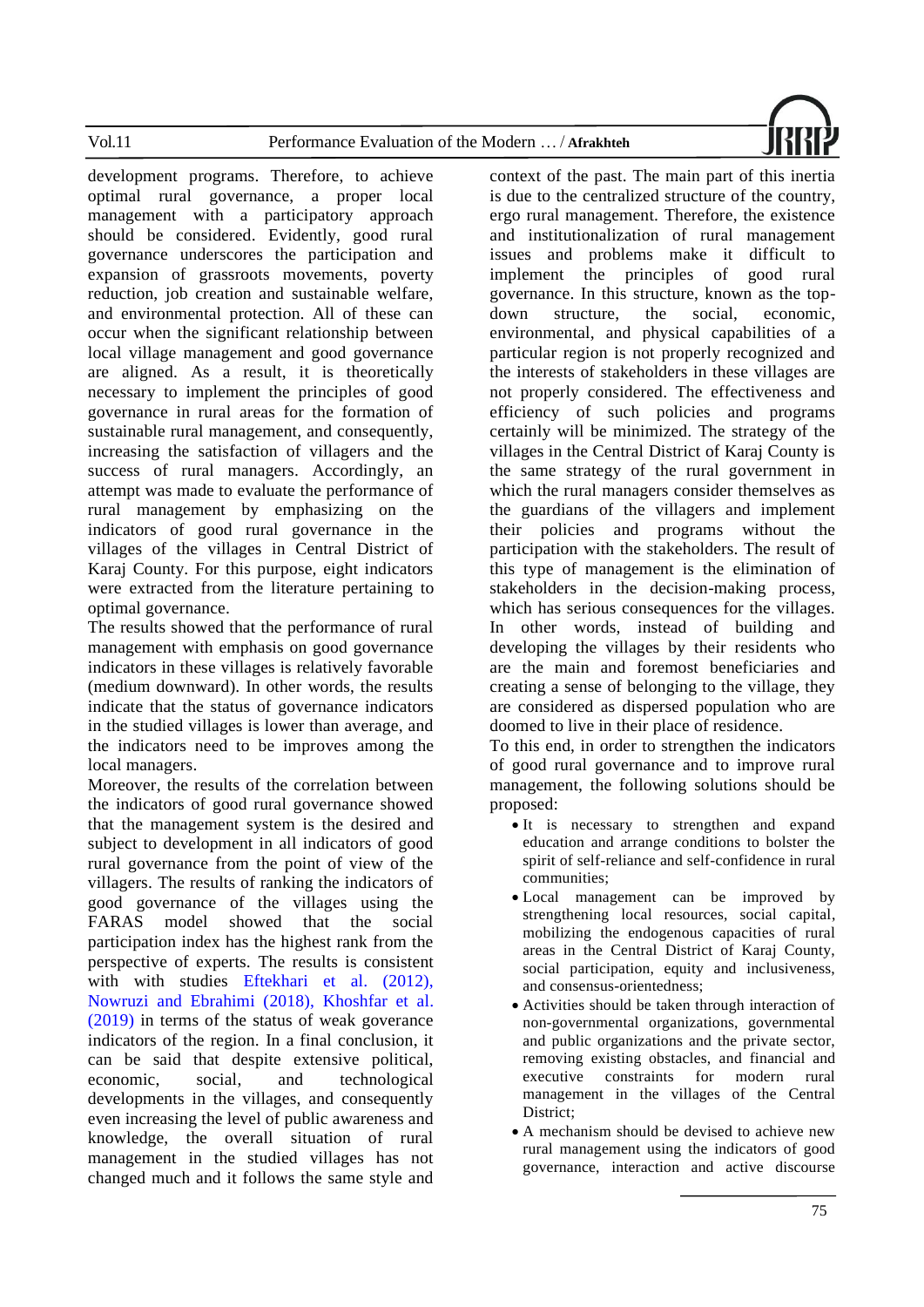

between villagers and those in charge of rural development;

- Constant asking for opinions from villagers by rural managers in different stages of executive programs (before, during and after the implementation of programs);
- More cooperative and compassionate activities of rural managers in rural areas of the Central District of Karaj County;
- Impelling rural managers to support villagers in the Central District of Karaj Count.

# **Acknowledgments:**

This study is an extract of Master's thesis of the first author in Department of Human Geography, Faculty of Geographical Sciences, Kharazmi University, Tehran.

# **References**

- <span id="page-17-1"></span>1. Abraham, A. (2013). Strengthening Rural Management Education in India, Strengthening.
- <span id="page-17-5"></span>2. Anbari, M. (2011). Sociology of Development: From Economics to Culture. Tehran: SAMT Publication. [In Persian]
- 3. Chen, Z., Li, L., & Li, T. (2016). The organizational evolution, systematic construction and empowerment of Langde Miao s community tourism. *Tourism Management, 28*(6), 75-86. https://doi.org/10.1016/j.tourman.2016.03.012
- <span id="page-17-0"></span>4. Firoozabadi, H., & Imanijajarmi, H. (2012). The villagers' satisfaction rural manuciplity performance (case study: villages of Ghazvin Province). *Journal of Rural Research, 3*(9), 61-91. [In Persian] https://www.sid.ir/fa/journal/ViewPaper.aspx?id=166668
- <span id="page-17-10"></span>5. Ghadermarzi, H., & Jamini, D. (2017). Evaluating the performance of new rural management with a good governance approach and presenting solutions for its improvement in rural areas (Case Study: Shaho District, Ravansar County). *Journal of Research and Rural Planning, 6*(2), 109-123. [In Persian] http://ensani.ir/fa/article/372798
- <span id="page-17-6"></span>6. Ghafari, G. (2001). Explaining the social and cultural factors affecting the organized socio-economic participation of villagers as a mechanism for rural development in Iran, (Case study: villages of Kashan City), PhD thesis, University of Tehran. [In Persian]
- <span id="page-17-7"></span>7. Giampiccoli, A., & Mtapuri, O. (2012). Communitybased tourism: An Exploration of concept from a political. *Review International, 16*(1), 29- 43. https://doi.org/10.3727/154427212X13431568321500
- <span id="page-17-9"></span>8. Heidari Mokarar, H., & Sanjarani, Z. (2017). Investigating the effects of good governance in rural management with emphasis on sustainable development National conference of new research in management, economics and humanities. [In Persian]
- <span id="page-17-12"></span>9. Hesam, M., Rezvani, M., & Ashour, H. (2014). The Villager's satisfaction of rural municipality performance with good governance approach (case study: the villages of South District Gorgan County), *Journal of Geographical Planning of Space. 4*(14), 99-128. [In Persian] https://jrur.ut.ac.ir/article\_64055\_8209.html?lang=en
- <span id="page-17-4"></span>10.Jahanshahi, M. (2007). Good governing of urban governance. *Urban Engineering Queries, 6*(20), 3-5. [In Persian] https://www.noormags.ir/view/fa/magazine/number/17203
- <span id="page-17-11"></span>11.Khoshfar, Gh., Shayan, M., & Khodadad, M. (2019). An analysis of rural management performance with emphasis on good governance indicators (Case study: villages of Zarindasht County). *Socio-Cultural Development Studies, 7*(4), 9-35. [In Persian] https://journals.sabz.ac.ir/scds/browse.php?a\_id=768&sid=1&slc\_lang=fa
- <span id="page-17-2"></span>12.Mahdavi, D., & Karimipour, Z. (2012). Compilation of an optimal model for modern rural development management in Iran. *Research Journal of Payame Noor University Chaharmahal and Bakhtiari Province, 6*. [In Persian] http://www.pnu.ac.ir/Portal/file/?707123
- <span id="page-17-3"></span>13.McCarney, P., Halfani, M., & Rodriquez, A. (1995). Towards an understanding of governance: the emergence of an idea and its implications for urban research in developing countries. In Stren, R., Kjellberg, B. (Eds). Perspectives on the City. Centre for Urban and Community Studies, University of Toronto, Toronto,91-142
- <span id="page-17-8"></span>14.McGinty, S., & Cook, J. (2002). Community Capacity Building. Australian Association for Research in Education Conference. http\\: [www.goole.com.](http://www.goole.com/)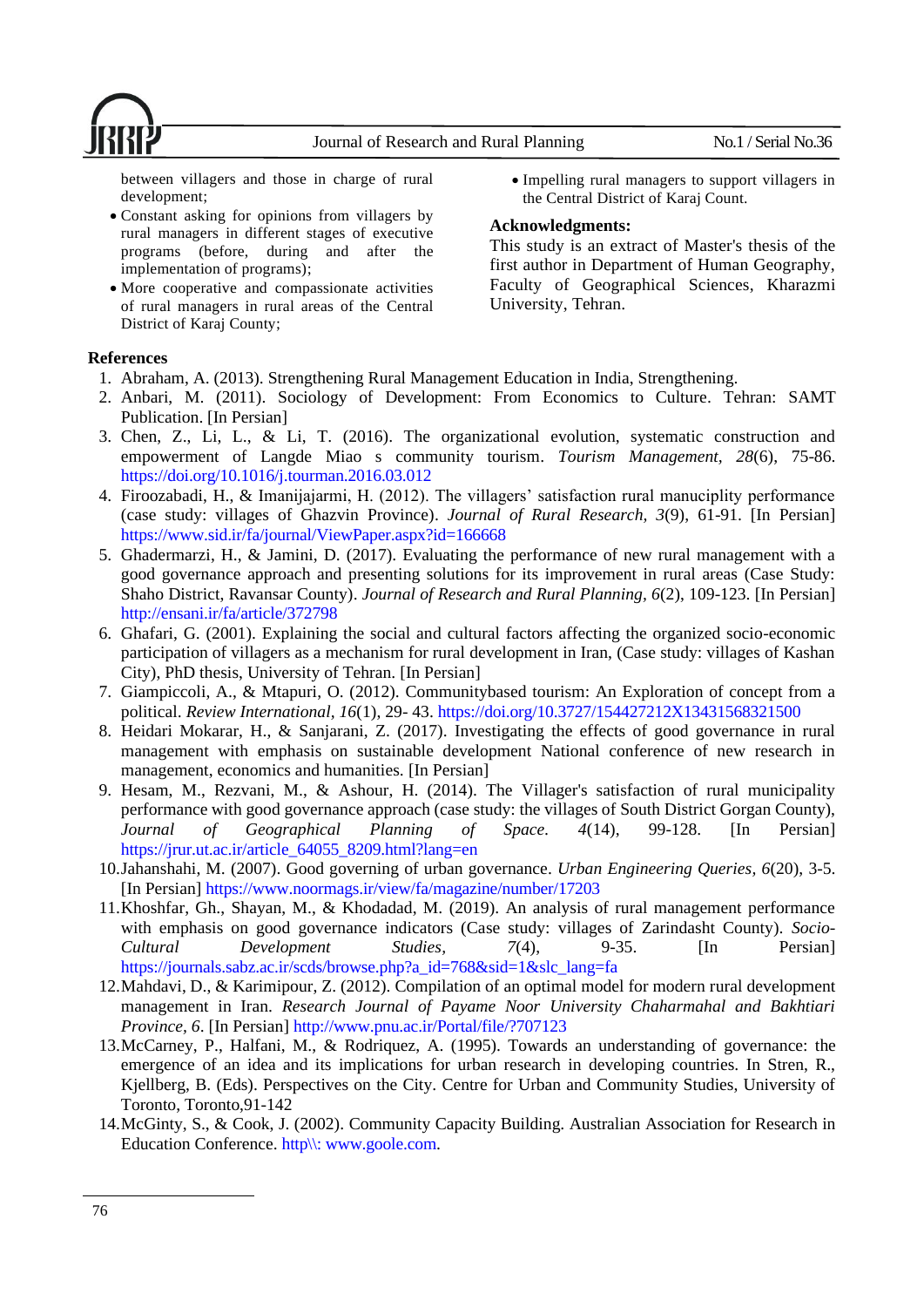

- <span id="page-18-8"></span>15.Monkman, K., Miles, R., & Easton, P. (2007). The transformatory potential of village empowerment program: The Tostan replication in Mali, *Womens Studies International Forum, 30*(6),451- 464. https://doi.org/10.1016/j.wsif.2007.09.005
- <span id="page-18-11"></span>16. Mousavi M., Mohammad Zadeh S., Pak P., & Fatahi M. J., (2019), Analyze the performance of modern rural management with a good governance approach (Case study: Rural Municipality Administers in the Central District, Ivan County). *Entrepreneurial Research Approaches to Agriculture, 2*(6), 49-70. [In Persian] http://eraa.asnrukh.ac.ir/article\_107855.html
- <span id="page-18-3"></span>17.Nasiri, A. (2010). Assessing the impact on the performance of the rural municipality system in Zanjan Province. 18-19 10. [In Persian] https://www.sid.ir/fa/journal/ViewPaper.aspx?id=527938
- <span id="page-18-1"></span>18.Nemati, M., & Badri S. A., (2007). Evaluation of functional role of the new rural management system, a comparison of active rural municipalities in small and big villages in Golestan Province. *Geographical Research, 39*(59), 161-176. [In Persian] https://journals.ut.ac.ir/article\_18527.html
- <span id="page-18-10"></span>19.Nowruzi, A., & Ebrahimi, A. (2018). Investigating realization of good governance indicators in rural areas of Lenjan County. *Journal of Physical Development Planning, 3*(10), 93-109. [In Persian] https://journals.pnu.ac.ir/article\_5027.html
- <span id="page-18-4"></span>20.Pahuja, H. (2015). Workersparticipation management in India. *Technology and Management, 4*(1): 1-8. https://www.inderscienceonline.com/doi/abs/10.1504/WREMSD.2021.114434
- <span id="page-18-2"></span>21.Rahmani Fazli A., Sadeghi M., & Alipoorian J. (2014). Theoretical basis of good governance in the modern rural management. *Urban management, 37*, 43-53. [In Persian] https://www.sid.ir/fa/journal/ViewPaper.aspx?ID=247824
- <span id="page-18-12"></span>22.Roknaldin Eftekhari, A., Azimi Amoli, J., Pourtaheri, M., & Ahmadypour, Z. (2012). Presentation of an appropriate rural good governance model in Iran, *Geopolitics, 8*(2), 1-28. [In Persian] http://journal.iag.ir/article\_56067.html
- <span id="page-18-5"></span>23.Subedi, K. (2012). Modern concept of managmaent. Available at www.landcoalition.org.
- <span id="page-18-0"></span>24.Statistical Centre of Iran. (2016). Results of population and housing census - Karaj County. Tehran SCI Publication. [In Persian]
- 25.Taghdisi A., Soory F., Seidaii E., & Kazemi Z. (2011). assessment and analysis of managers function in rural management (case study: Konani District in Kohdasht County). *Urban management. 9*(28), 157- 174. [In Persian] https://www.sid.ir/fa/journal/ViewPaper.aspx?id=174919
- <span id="page-18-7"></span>26.UN- HABITAT. (2009). Urban Governance index (UGI) a tool to measure. progress in achieving good urban governance. www.un habita
- <span id="page-18-6"></span>27.UNDP. (2000). Characteristics of Good governance. The Urban Governance. initiative TUG.
- <span id="page-18-9"></span>28.Waligo, V. M., Clarke, J., & Hawkins, R. (2013). Implementing sustainable tourism: A multisttakeholder involvement management framework, *Tourism management, 36*, 342- 353. https://doi.org/10.1016/j.tourman.2012.10.008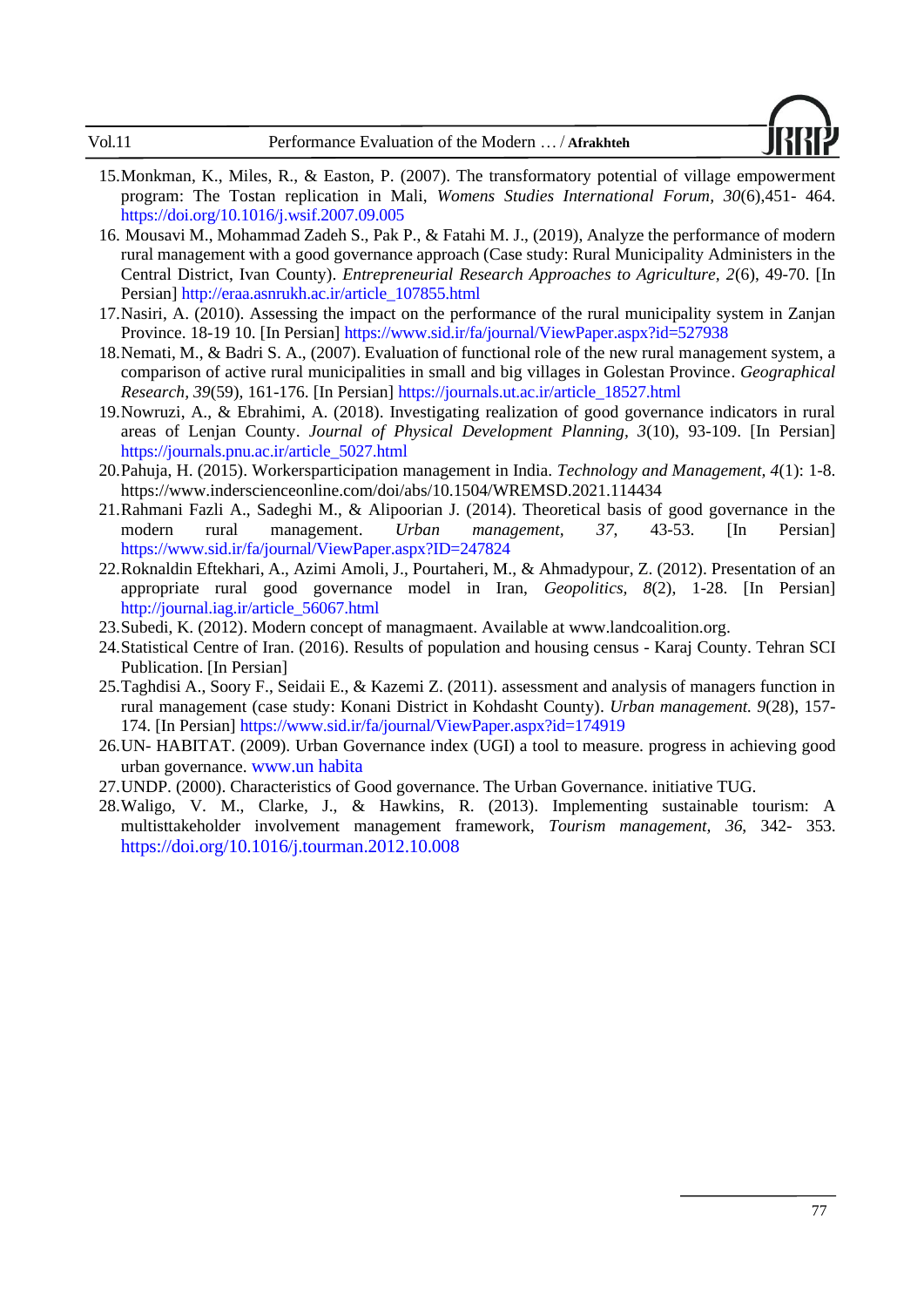|                         | <b>Journal of Research and Rural Planning</b><br>Volume 11, No. 1, Winter 2022, Serial No. 36, Pp. 59-79 |                 |  |
|-------------------------|----------------------------------------------------------------------------------------------------------|-----------------|--|
| eISSN: 2783-2007        |                                                                                                          | ISSN: 2783-2791 |  |
|                         | http://jrrp.um.ac.ir                                                                                     |                 |  |
| <b>Original Article</b> |                                                                                                          |                 |  |

# **واکاوی عملکرد مدیریت نوین روستایی مبتنی بر رویکرد حکمروایی خوب )مورد مطالعه: روستا های بخش مرکزی شهرستان کرج(**

**1 میالد محمدی - حسن افراخته – فرهاد جوان \*<sup>2</sup> 3**

-1 دانشجوی کارشناسی ارشد جغرافیا و برنامهریزی روستایی، دانشکده علوم جغرافیایی، دانشگاه خوارزمی، تهران، ایران -2 استاد جغرافیا و برنامهریزی روستایی، دانشکده علوم جغرافیایی، دانشگاه خوارزمی، تهران، ایران -3 دکتری جغرافیا و برنامهریزی روستایی، دانشکده علوم جغرافیایی، دانشگاه خوارزمی، تهران، ایران

# **چکیده مبسوط**

# **.1 مقدمه**

یکی از اهداف مدیریت روستایی در شررایط کنرونی، اناقرا ان برا اصول و معیارهای حکمروایی خوب میباشد، زیرا روستاییانی کره از مدیریت محلی رضایت داشته باشند بـا اطمینــان بیشــتری وظــایف خود را انجام داده و مشارکت میکننـد. بـر ایـن اسـاس امـروزه در فرایند مدیریت روستایی انتظار بر این است ک4 اصـول حکمروایـی خوب در محیطهای روستایی پیاده شده و مـدیران روسـتایی در تـلاش بـرای افـزایش رضـایتمندی روسـتاییان در راسـتای قواعـد حکمروایی خـوب باشـند. بنـابراین در مطالعـات امـروزه مـدیریت روستایی در روستاهای بخش مرکزی شهرستان کرج و ارزیابی عملکرد مدیران توجه به هم راستای شیوههای مدیریت آنها با معیارهای حکمروایی خوب میتواند به عنوان یک اصل باشد کره در بلند مدد زمینههای رضایتمندی روستاییان فراهم خواهرد سراختب در این راستا، این پژوهش در پی آن است کـه بـه بررسـی عملکـرد مدیریت نوین روستایی را با تاکید بر حکمروایی خوب در روستاهای بخش مرکزی پرداخته شـود. بنـابراین در راسـتای هـدف، پـژوهش حاضر به دنبال بررسی و کنکاش سؤال ذیـل مـیباشـد: عملکـرد مدیریت نوین روستایی با تاکید بـر حکمروایـی خـوب روسـتایی در روستاهای بخش مرکزی شهرستان کرج در چه وضعیتی قرار دارد؟ **.2 مبانی نظری تحقیق**

مدیریت نوین روستایی به معنای، علم تلفیق و تنظیم عوامل مختلف یقیعی، انسانی، ا تصادی وببب در جامعره روسرتایی، اسرت و یکری از مهمترین اهداف آن دستیابی سکونتگاههای روستایی به توسعه و به دنبال آن، توسعه پایدار روستایی است. بر اساس آنچه مطرح گردید،

مجموعه مدیریت روستاها و در ان میان، دهیارها و شوراها به عنوان نماد مدیریت نوی محلی، باید بتوانند روستا را به سازمانی حرفرهای تبدیل کنند. راهبردهای حکمروایی خـوب شـامل راهبـرد توسـعه نهادی، توانمندسازی و رفیتسازی است که رویکرد توسعه نهادی تاکید بر دانت بومی، کنتهای جمعی و فرایندهای نهادسازی دارد و توجه هر چه بیشتر به تمامی وجوه توسعه ضمن توجه به جنبـه-های مشارکتی و تاکید بر فنون برنامهریزی شده مقتنی بر کنتها و تصمیمات جمعی را الزامی و ضروری میداند. تمرکـز بـر روشهـای توانمندسازی به منظور افـزایش تمایـل جامعـه روسـتایی بـرای مشارکت در فرایند توسعه پایدار است.

# **.3 روشتحقیق**

نوع تحقیق به لحاظ هدف کـاربردی و از حیـث ماهیـت توصـیفی ـ تحلیلی است. پژوهش حاضر بـا توجـه بـه هـدف اصـلی پـژهش و سئوالهای مطـرح شـده، در پـی واکـاوی عملکـرد مـدیریت نـوین روستایی مبتنی بر شـاخصهـای حکمروایـی خـوب (مـورد: بخـش مرکزی شهرستان کرج) است که نتایح برگرفته از این پژوهش می-تواند برای برنامهریرزان و تصمیمگیرندگان در زمینهی مدیریت روستایی و حکمروایی خوب روستایی بیانجامد، بنـابراین پـژوهش حاضر، کاربردی است. روش و ابـزار اطلاعـات مبتنـی بـر مطالعـات کتابخانهای، اسنادی و میدانی است. مطالعات کتابخانهای جهت بـه دست آوردن مطالب از کتب، مقالات، رسالهها و آرشیو سازمانهـای داخلی و خارجی بهره برده و همچنین بررسیهای اینترنتی مطالب لازم گردآوری می شود. در نهایت با استفاده از پرسشنامه و بررسی-های میدانی از روستاهای مورد مطالعه و مصاحبه با افراد متخصص، اطلاعات مورد نظر گردآوری شد. در تحقیـق حاضـر جامعـه آمـاری

**دکتر حسن افراخته**

ادر **:** گروه جغرافیای انسانی، دانشکده علوم جغرافیایی، دانشگاه خوارزمی، تهران، ایران Email: afrakhtehh@yahoo.com اوکترونیکی است

ب نویسندة مسئول